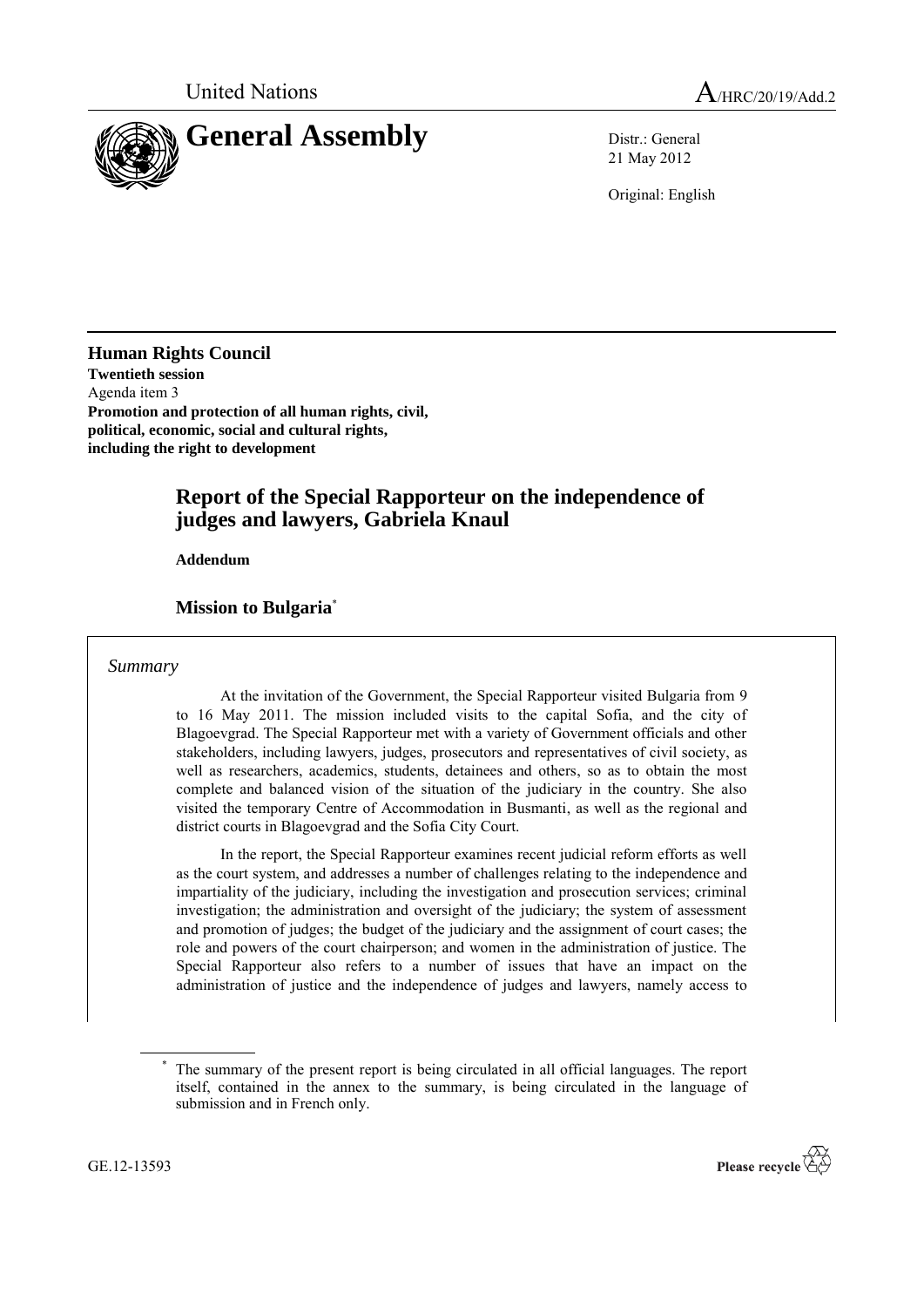justice; legal aid; fair trial guarantees; and capacity-building and training for judges, prosecutors and investigators.

The Special Rapporteur concludes her report with recommendations for strengthening the judicial system and the independence and impartiality of judges, prosecutors and lawyers.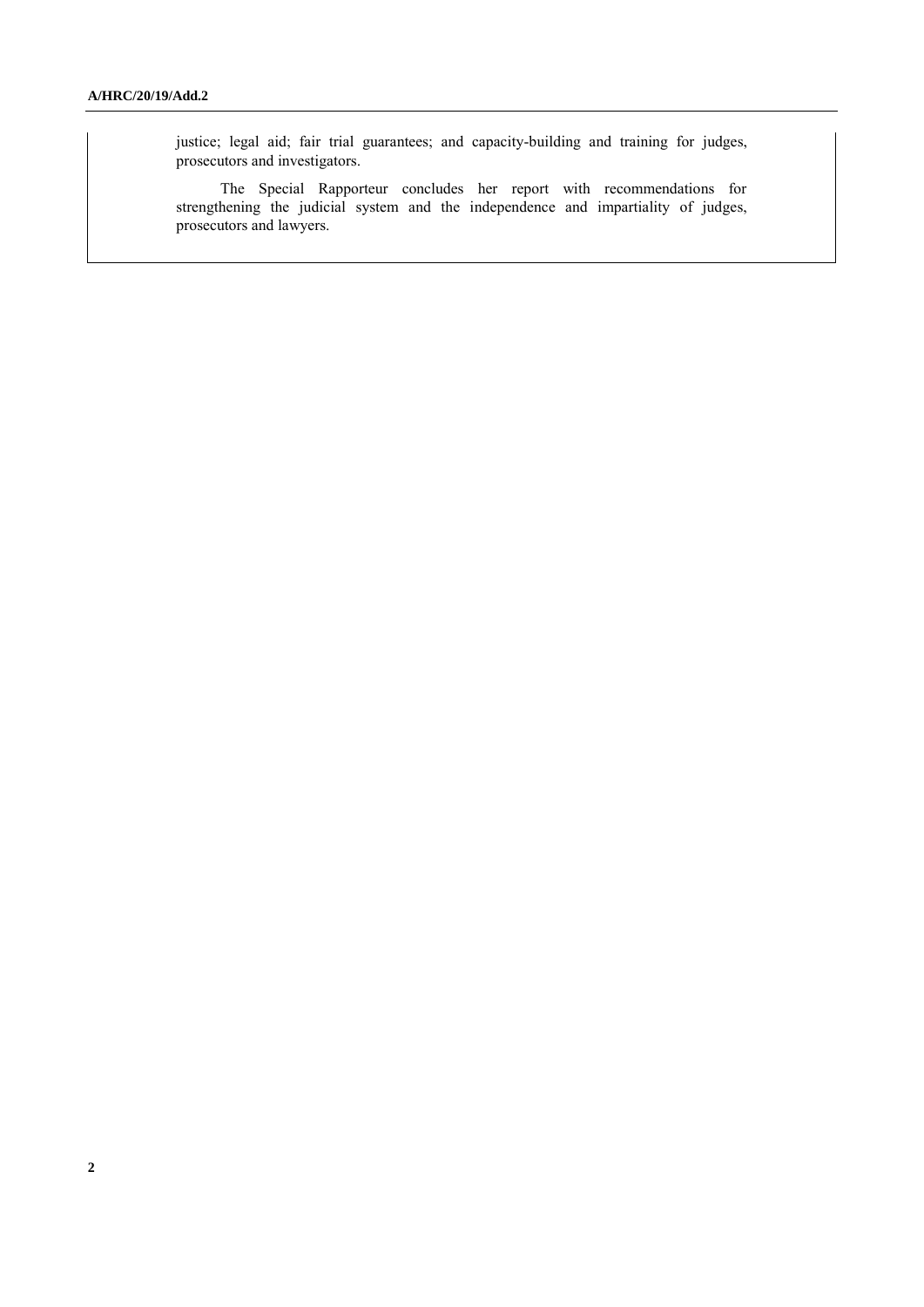## **Annex**

*[English and French only]*

# **Report of the Special Rapporteur on the independence of judges and lawyers on her mission to Bulgaria (9-16 May 2011)**

# Contents

|                |                                                                          | Paragraphs | Page           |
|----------------|--------------------------------------------------------------------------|------------|----------------|
| $\mathbf{I}$ . |                                                                          | $1 - 5$    | $\overline{4}$ |
| Π.             |                                                                          | $6 - 16$   | $\overline{4}$ |
|                | Recent developments in the context of the membership of Bulgaria<br>А.   | $8 - 10$   | 5              |
|                | <b>B.</b>                                                                | $11 - 16$  | 6              |
| III.           |                                                                          | $17 - 23$  | 7              |
| IV.            |                                                                          | $24 - 73$  | 8              |
|                | A.                                                                       | $29 - 33$  | 9              |
|                | Β.                                                                       | $34 - 39$  | 10             |
|                | C.                                                                       | $40 - 51$  | 11             |
|                | D.                                                                       | $52 - 57$  | 13             |
|                | Е.                                                                       | $58 - 60$  | 14             |
|                | $F_{\cdot}$                                                              | $61 - 64$  | 14             |
|                | G.                                                                       | $65 - 70$  | 15             |
|                | Н.                                                                       | $71 - 73$  | 16             |
| V.             |                                                                          | $74 - 78$  | 16             |
| VI.            |                                                                          | $79 - 85$  | 17             |
| VII.           | Capacity-building and training for judges, prosecutors and investigators | $86 - 90$  | 18             |
| VIII.          |                                                                          | $91 - 95$  | 19             |
| $IX_{-}$       |                                                                          | $96 - 105$ | 20             |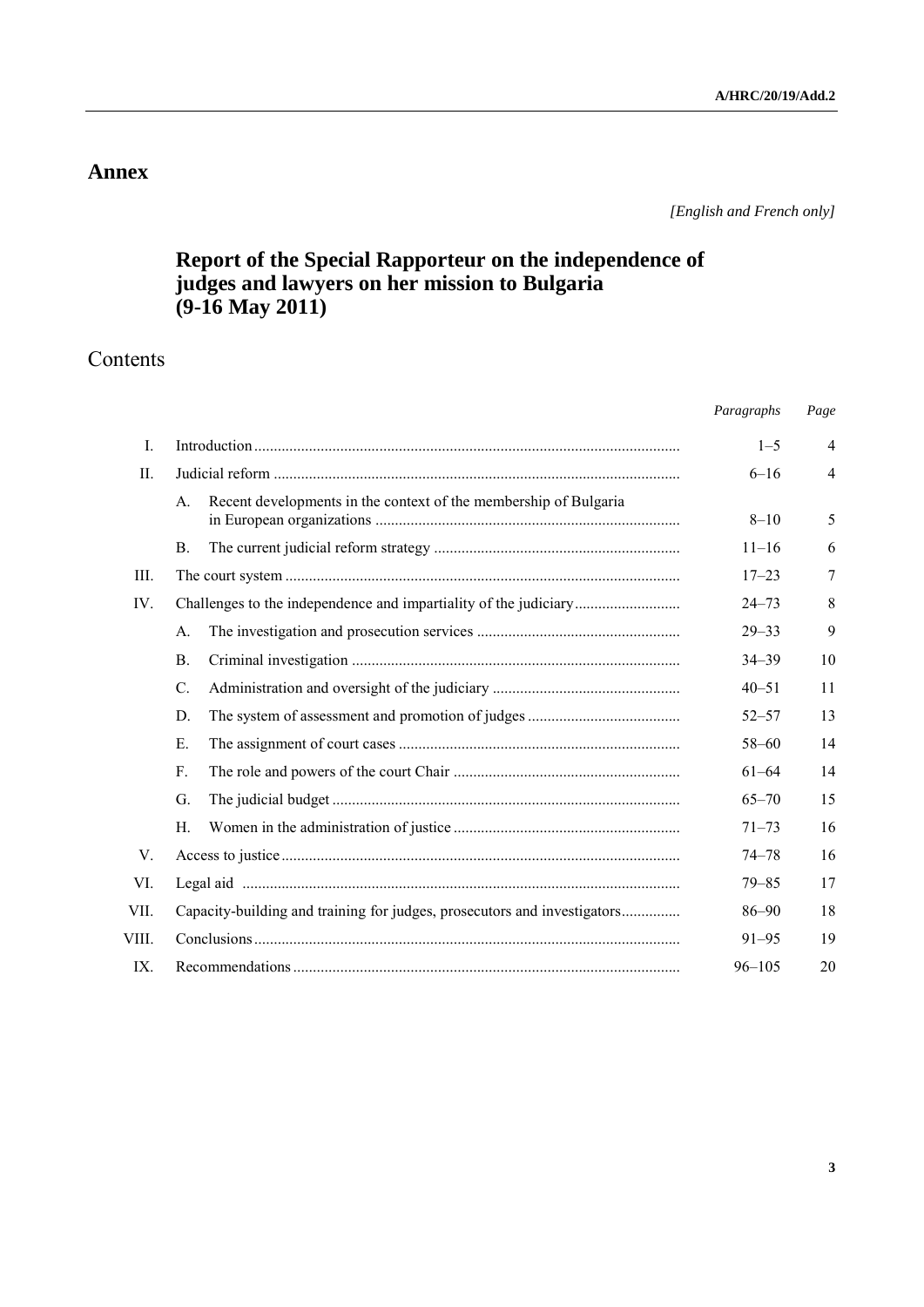# **I. Introduction**

1. The Special Rapporteur on the independence of judges and lawyers visited Bulgaria from 9 to 16 May 2011, at the invitation of the Government. The visit was aimed at examining the policy and legal framework regulating issues relating to her mandate. She also sought to assess the independence and impartiality of judges, prosecutors and lawyers; the organization and functioning of the legal profession; the effectiveness and independence of the Supreme Council of the Judiciary; the level of access of the population to the justice system; and the respect of fair trial guarantees. She visited the capital Sofia and the city of Blagoevgrad.

2. The Special Rapporteur met with a wide variety of actors, including the Minister of Foreign Affairs and the Minister of the Interior; the Deputy Prime Minister and the Minister of Justice; and the Deputy Minister of Justice and the Deputy Chief Prosecutor. She also met with judges and the court chairpersons at the Supreme Court of Cassation, the Supreme Administrative Court and the Constitutional Court and the Supreme Judicial Council. She met officials from the General Directorate on Execution of Penalties of the Ministry of Justice, the recently established Centre for Prevention of Organized Crime and Corruption and the National Legal Aid Bureau.

3. The Special Rapporteur visited the temporary Centre of Accommodation in Busmanti (Sofia), the Sofia City Court and the regional and district courts in Blagoevgrad. She also met with the Ombudsman of Bulgaria; lawyers, judges and prosecutors; civil society representatives; researchers; academics; students; detainees; and other stakeholders, with a view to obtain the most complete and balanced vision of the situation of the judiciary in the country.

4. The Special Rapporteur wishes to express her deep appreciation and gratitude to the Government of Bulgaria for the opportunity to examine the situation of the judiciary and the cooperation extended for the preparation and undertaking of the visit. She also wishes to express appreciation to all stakeholders and interlocutors for their cooperation and time.

5. The Special Rapporteur begins the present report by summarizing recent developments in judicial reform and challenges related to the court system. She analyses the independence of the judiciary, including issues relating to the investigation and prosecution services; criminal investigation; the administration and oversight of the judiciary; the system of assessment and promotion of judges; the judicial budget and the assignment of court cases; the role and powers of the court chairperson; and women in the administration of justice. The Special Rapporteur also refers to a number of other issues that have an impact on the administration of justice and the independence of judges and lawyers, namely access to justice; legal aid; and capacity-building and training for judges, prosecutors and investigators. She concludes the report with recommendations for strengthening the judicial system and the independence and impartiality of judges and lawyers.

# **II. Judicial reform**

6. Legal and judicial reforms in Bulgaria have been influenced by European organizations, particularly by the Council of Europe and the European Union. Bulgaria framed its judicial reform in the context of the country's full membership to the European Union in 2007, and took a number of steps to strengthen the functioning and independence of the judiciary. The Constitution was amended to recognize the functional immunity of judges and establish the permanent Supreme Judicial Council (SJC) and the related Inspectorate; the structure of the judicial system was determined, and subsequently defined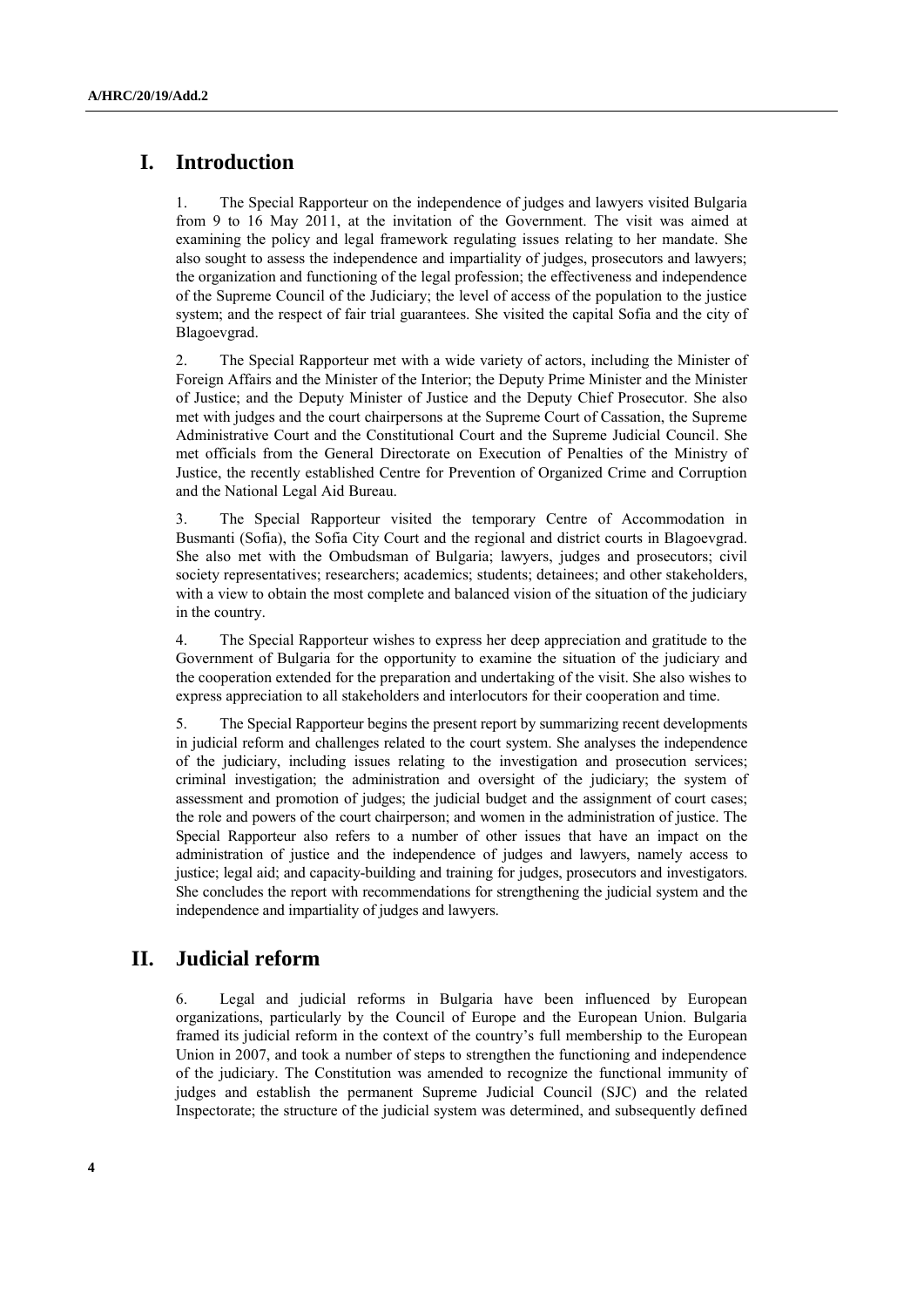in the new Judiciary System Act; and the principle of random case assignments was introduced, and implemented thereinafter through an automated system.

7. The judicial reform framework has been complemented by the amendments to the Judiciary System Act adopted in December 2010. Those amendments focused on accountability, professionalism and structural improvements within the judicial system. Legal reform efforts, including amendments to the Code of Criminal Procedure, complemented the most recent amendment to the Judiciary System Act, which entered into force in January 2011.

#### **A. Recent developments in the context of the membership of Bulgaria in European organizations**

#### **1. Council of Europe**

8. Bulgaria has been a member of the Council of Europe since 1992; that same year it became a party to the European Convention for the Protection of Human Rights and Fundamental Freedoms. Accordingly, Bulgaria allows all persons under its jurisdiction to have access to the European Court of Human Rights (ECHR) to defend the rights and freedoms granted under the European Convention on Human Rights. Recent judgements of the ECHR, particularly under the pilot judgement procedure,<sup>1</sup> have had a great impact on judicial reform in the country. $2$ 

9. In December 2010, as a follow-up to two cases being considered under the pilot judgement procedure,<sup>3</sup> the Committee of Ministers of the Council of Europe adopted an Interim Resolution on the execution of the judgments of the ECHR. 4 In the resolution the Committee referred to the excessive length of judicial proceedings in 84 cases against Bulgaria and encouraged Bulgarian authorities to speed up judicial proceedings in such cases, to continue to monitor reform initiatives on the situation in the district courts located in regional centres, and to keep the Committee informed of progress made. The Committee also invited Bulgarian authorities to complete as soon as possible the reform introducing a remedy whereby compensation is granted for prejudice caused by the excessive length of judicial proceedings. In February 2012, the Government of Bulgaria submitted various plans of action indicating measures to execute the ECHR judgements, including remedies to address the excessive length of civil proceedings. The Special Rapporteur is further informed that amendments to the Judiciary System Act have subsequently been prepared and submitted for approval to the National Assembly.

#### **2. European Union**

10. The influence of the European Union on judicial reform in Bulgaria is directly related to the country's application for European Union membership in 1995, and the subsequent recommendation by the European Commission to open formal negotiations in 1999. Bulgaria joined the European Union on 1 January 2007. In December 2006, the European Commission established a mechanism for cooperation and verification of

 $<sup>1</sup>$  See ECHR, "The pilot-judgment procedure", information note issued by the Registrar (2009).</sup> Available from www.echr.coe.int/NR/rdonlyres/DF4E8456-77B3-4E67-8944-B908143A7E2C/0/ Information Note on the PJP for Website.pdf.

<sup>2</sup> See ECHR, *Dimitrov and Hamanov v. Bulgaria* (Applications No. 48059/06 and No. 2708/09), Judgement, 10 May 2011, and *Finger v. Bulgaria* (Application No. 37346/05), Judgement, 10 May 2011.

<sup>3</sup> ECHR, *Dimitrov and Hamanov v. Bulgaria*.

<sup>&</sup>lt;sup>4</sup> Interim Resolution CM/ResDH(2010)223, adopted on 2 December 2010.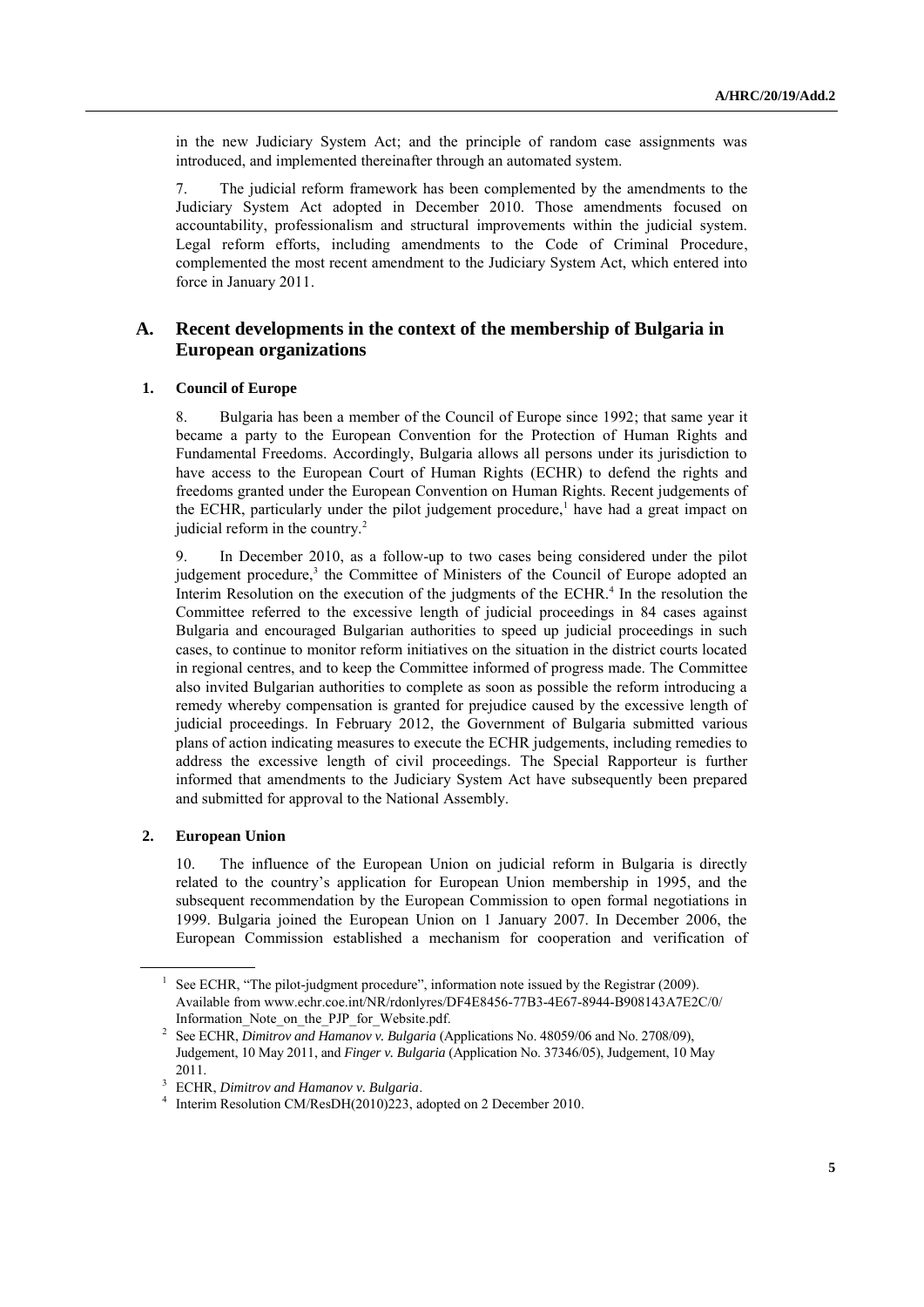progress in Bulgaria to address specific benchmarks. <sup>5</sup> This system, known as the Cooperation and Verification Mechanism (CVM), reports on progress made on the commitments made by Bulgaria in the areas of judicial reform and the fight against corruption and organized crime, and provides recommendations to the Government on a biannual basis. The most recent report was published in February 2012.<sup>6</sup>

#### **B. The current judicial reform strategy**

11. The most recent reform to the judiciary is the Strategy to Continue the Judicial Reform in the Conditions of Full European Union Membership (Judicial Reform Strategy), adopted on 23 June 2010 by the Council of Ministers of Bulgaria. The Strategy was drafted by the political office of the Ministry of Justice.

12. The Special Rapporteur takes this opportunity to highlight the importance of including all judicial actors, namely judges, court assessors, prosecutors and investigating magistrates, in this and future judicial reform efforts in order to create ownership of the judicial reform among all judicial stakeholders. In particular, the prosecution service, considered as part of the judiciary in Bulgaria, should be more prominently included in the current judicial reform strategy and in future judicial reform efforts. In this regard, the Special Rapporteur welcomes information provided by the Government indicating steps taken to ensure a participatory process to formulate the proposed amendments to the Judiciary System Act, including also professional and non-governmental organizations.

13. The Judicial Reform Strategy follows recommendations of the European Commission and the guidelines for reform in the judiciary outlined by the Stockholm Programme 2010-2014, regarding key aspects of rule of law in the European space.<sup>7</sup>

14. Pursuant to the strategy, the reform is aimed at achieving three strategic goals: (a) better management of the judicial system; (b) qualitative justice and placing the citizen's point of view in the judicial reform debate; and (c) countering corruption in the judicial system. The strategic goals are complemented by the following five priority objectives: (a) improving the management of judicial institutions; (b) strengthening the institutions of the judiciary; (c) developing the potential of personnel and increasing the judges' integrity; (d) increasing the quality of justice and achieving the European standard of law enforcement by strengthening the supremacy of the law; and (e) ensuring dialogue between the judiciary and the citizens as a guarantee of trust. Furthermore, the strategy establishes six mechanisms to ensure its effective implementation and facilitate public participation.

15. The Special Rapporteur welcomes the goals and priorities of the Judicial Reform Strategy, as well as the creation of several mechanisms for its implementation. She wishes to draw the Government's attention to the importance of measuring progress towards the achievement of such goals and priorities. Measuring the performance, integrity, transparency, accountability and capacity, as well as the human rights dimension, of the judicial system is, in her view, a precondition for the attainment of these strategic goals.

16. In the light of the foregoing, the Special Rapporteur considers that the United Nations Rule of Law Indicators Project may assist and complement efforts made by Bulgarian authorities to strengthen the rule of law and develop national rule of law

<sup>5</sup> Commission Decision 2006/929/EC of 13 December 2006.

<sup>6</sup> European Commission document COM(2012) 57, 8 February 2012.

<sup>7</sup> See European Council, the Stockholm Programme–An Open and Secure Europe Serving and Protecting Citizens, available from http://eur-lex.europa.eu/LexUriServ/LexUriServ.do?uri= OJ:C:2010:115:0001:0038:en:PDF.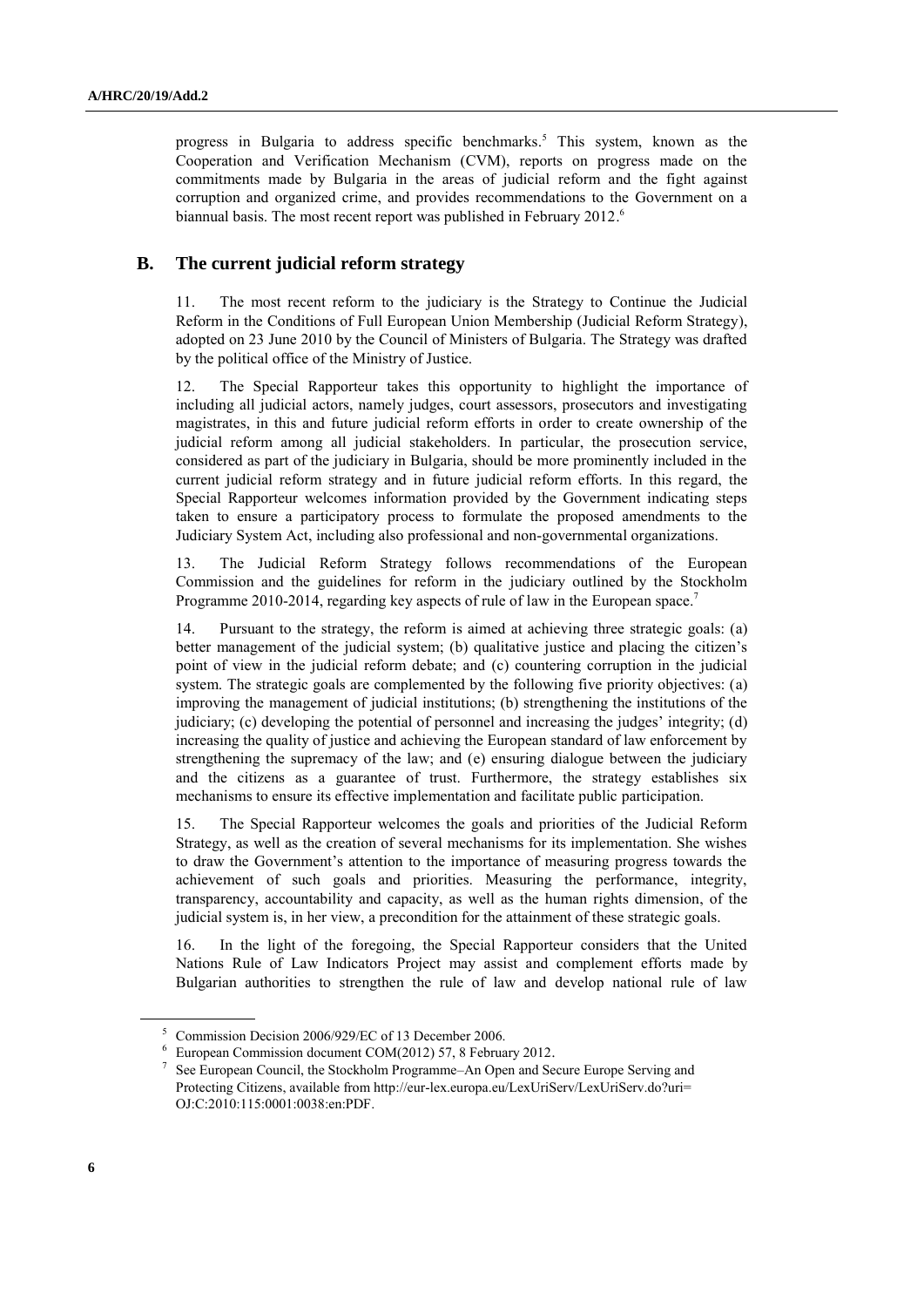strategies.<sup>8</sup> In her view, this tool may be of valuable use for the Bulgarian authorities in the elaboration of benchmarks and progress indicators and in determining measures of immediate application, as well as those that require preliminary action, which are to accompany the strategy's plan of action, in accordance with its provisions. It should be noted, however, that such measures are to be tailored to the national situation and are not a substitute for a detailed assessment of the capacity (i.e., material and human resources capacity and administrative and management capacity), performance, integrity, transparency and accountability of the judiciary in Bulgaria.

### **III. The court system**

17. The structure of the court system in Bulgaria is determined by chapter six of the Constitution, which establishes the competence of the Supreme Court of Cassation, the Supreme Administrative Court, courts of appeal, regional courts, district courts and military courts.<sup>9</sup> The Constitutional Court, the jurisdiction of which is stipulated in chapter eight of the Constitution, is not formally part of the judicial system.<sup>10</sup>

18. The general system of courts of justice comprises the Sofia City Court, the district courts, the regional courts and the appellate courts. The courts of first instance are the district courts in civil and criminal matters, as well as the administrative courts. The courts of second instance are the regional courts and the Supreme Administrative Court. Although the main courts of first instance in civil and criminal matters are the district courts, in grave criminal offenses enumerated in the Code of Criminal Procedure, and in cases of serious financial, moral or public interest described in the Code of Civil Procedure, the regional courts play the role of courts of first instance and the appellate courts that of courts of second instance.

19. The Special Rapporteur visited the Sofia City Court, and a district and a regional court in Blagoevgrad. She wishes to recall the importance of ensuring that courts are adequately resourced so that they are able to function properly and uphold the principles of independence, impartiality, integrity, propriety, equality, competence and diligence. The Special Rapporteur also wishes to draw attention to the importance of having the court facilities well maintained, adequately equipped with desks, chairs and office supplies and accessible by persons with disabilities; and of ensuring adequate workspace so that there is no interference in personnel functions. This is a concern of particular importance with respect to the Sofia City Court.

20. The Constitution proscribes the establishment of extraordinary courts,<sup>11</sup> but it authorizes the establishment of specialized courts. <sup>12</sup> Specialized courts in Bulgaria include military and administrative courts. Furthermore, the Specialized Criminal Court and the Appellate Specialized Criminal Court were created to handle cases of corruption and organized crime and became operational in January 2012. Concern regarding the actual need for their establishment was expressed by a number of stakeholders, who also underscored the importance of ensuring that effective mechanisms to prevent improper influence are in place.

<sup>8</sup> The publication *United Nations Rule of Law Indicators: Implementation Guide and Project Tools* is available from [www.un.org/en/peacekeeping/issues/ruleoflaw/index.shtml.](http://www.un.org/en/peacekeeping/issues/ruleoflaw/index.shtml)

<sup>9</sup> Constitution of Bulgaria, art. 119, para. 1.

<sup>10</sup> Ibid., arts. 147-152.

<sup>11</sup> Ibid., art. 119, para. 3.

<sup>12</sup> Ibid., art. 119, para. 2.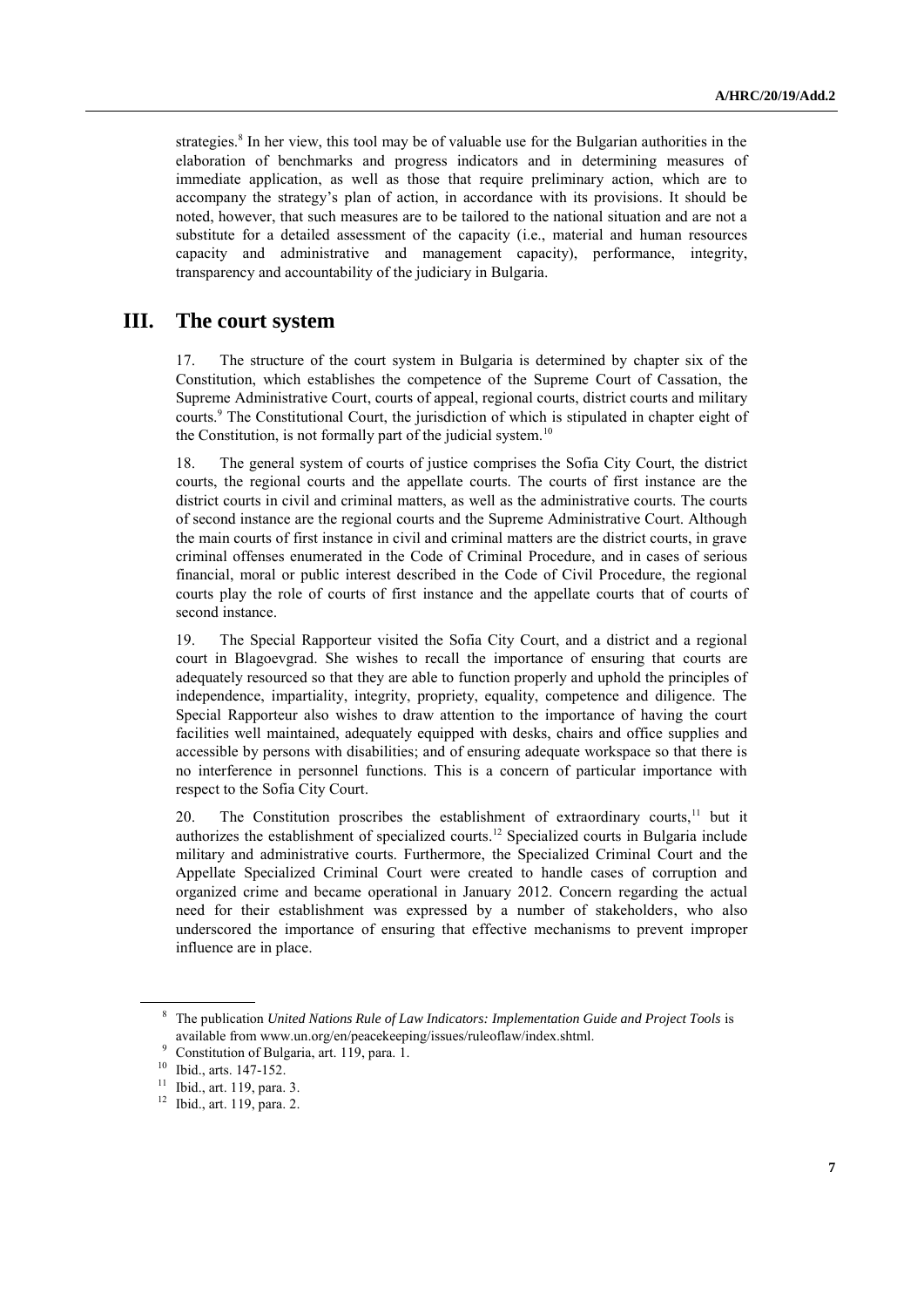21. The Special Rapporteur concurs with the many stakeholders who consider that the aforementioned courts were conceived as a mere replication of existing criminal courts, and that, in times of financial restraint, resources marshalled for their establishment could have been better used to reinforce existing courts by creating specialized units on organized crime and corruption within them. In the Special Rapporteur's view, the establishment of new courts should be complemented by measures to strengthen the capacity for pretrial investigations, while preventing politicization and ensuring respect for the principle of the natural judge and fair trial guarantees.

22. In this regard, the Government should redouble efforts to ensure full respect for procedural safeguards, judicial independence and impartiality. Other elements equally essential for the adequate functioning of the specialized courts include: allocating appropriate human and financial resources; underpinning the selection and appointment of specialized judges with the principle of transparency through appropriate safeguards against judicial appointments for improper motives; and defining properly the scope and internal organization of the specialized courts and prosecution offices. The Special Rapporteur welcomes information provided by the Government indicating that the operationalization of these courts has recently been positively assessed by the European Commission.

23. Stakeholders highlighted that additional challenges affecting the courts include the publication of judicial decisions and the need to harmonize the law and unify the interpretation of the law through judicial decisions. In this regard, the Special Rapporteur welcomes the publication of the official journal by the Supreme Administrative Court since 1998 and invites the high courts to take measures to ensure the uniform and equal application of the law.

# **IV. Challenges to the independence and impartiality of the judiciary**

24. Information received by the Special Rapporteur suggests that the judiciary has been struggling continuously to defend its independence, and that recently judges have faced challenges in the recognition of their crucial role. Information received also suggests a distorted public perception of the independence of the judiciary, as if this were a disproportionate claim of judges, instead of a basic principle of governance that is essential for upholding the rule of law and ensuring the realization of all human rights for all.

25. Other misconceptions are threatening to cast a shadow on judicial activity and the reform of the judiciary in Bulgaria. Some relate to the role of judges, which is to decide impartially and on the basis of existing legislation, even if such legislation is considered by the public as faulty.

26. In this regard, the Special Rapporteur wishes to stress that the independence of the judiciary is to be upheld together with the basic principles of judicial conduct, and invites the Government and all stakeholders to raise awareness of the key values of an independent judiciary, together with the principles on judicial conduct, set forth in the Bangalore Principles of Judicial Conduct.<sup>13</sup> She also calls upon the judiciary to continue building

<sup>&</sup>lt;sup>13</sup> The Principles establish the standards for the ethical conduct of judges and provide both guidance to judges as well as a framework in which the judiciary may regulate judicial conduct. The Principles are organized around the key values of independence, impartiality, integrity, propriety, equality, and competence and diligence. The Principles are formulated to assist executive and legislative branch officials, lawyers and members of the public to understand and support the judiciary. See E/CN.4/2003/65, annex.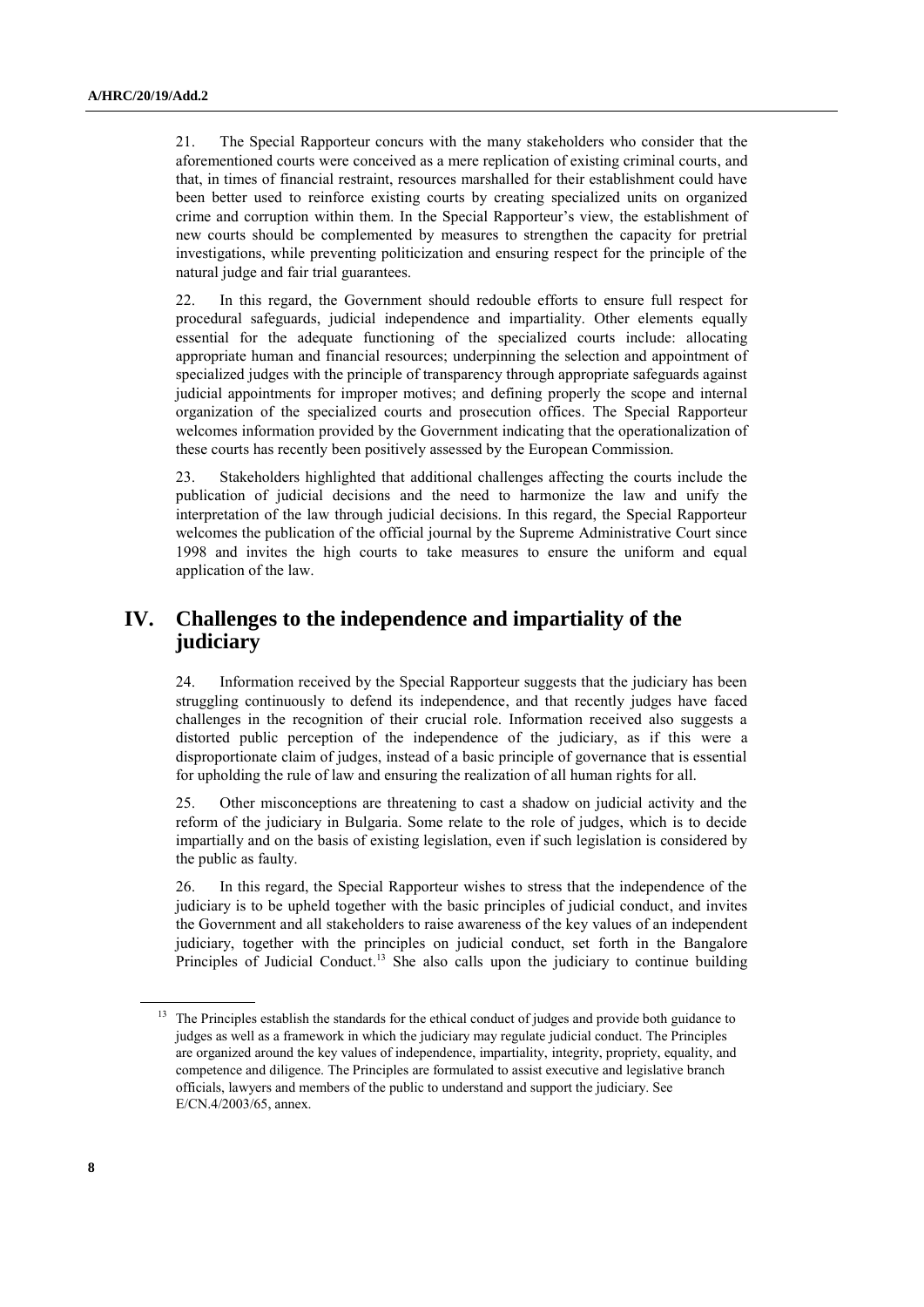public trust and enhancing its ability to deliver justice on a daily, case-by-case basis, as its performance contributes to building public confidence in the integrity of the justice system as a whole.

27. Also of concern for the Special Rapporteur is information received during the visit indicating that a senior Government official made public appeals to the judiciary, calling on it to declare guilty a number of persons whose cases were at the time in the pretrial phase of criminal proceedings. Without prejudging the information received, the Special Rapporteur wishes to recall that the Human Rights Committee, in its general comment No. 13 (1984) on equality before the courts and the right to a fair and public hearing by an independent court established by law, affirms that it is a duty for "all public authorities to refrain from prejudging the outcome of a trial" (para. 7). In this regard, the Special Rapporteur wishes to highlight that according to international standards, particularly those contained in the Basic Principles on the Independence of the Judiciary, the judiciary must decide matters impartially on the basis of facts and the application of law, without any restrictions, improper influence, inducement, pressure, threat or interference. The courts themselves shall decide whether they have jurisdiction to hear a matter. There must be no unwarranted interference with the judicial process, including the assignment of judges, by the other branches of the power of the State.

28. The Special Rapporteur wishes to invite the Government of Bulgaria to redouble efforts to focus on structural factors that may undermine judicial activity, and wishes to refer to a number of aspects that are directly related to the independence and impartiality of the judiciary in Bulgaria.

#### **A. The investigation and prosecution services**

29. The institution of the judiciary in Bulgaria comprises the courts, the prosecutor's offices and the investigation services $14$ . Judges, prosecutors and investigating magistrates are considered members of the judiciary, and enjoy the same constitutional and statutory guarantees of independence in their individual status and functional autonomy.<sup>15</sup> Furthermore, pursuant to the Constitution of Bulgaria, the structure of the State prosecution office corresponds to the structure of the court system.<sup>16</sup>

30. During her visit, the Special Rapporteur held consultations with various experts who highlighted a number of difficulties entailed by the fact that the prosecution and the investigation services, notably the latter, constitute integral parts of the judiciary, which has been criticized, inter alia, by the European Commission since 2002.<sup>17</sup> There have also been tensions between members of the three institutions represented in the SJC, particularly between judges and prosecutors, rendering difficult the working environment for the Council and impacting detrimentally on its efficiency.

31. In this regard, the Special Rapporteur was informed of constant criticisms against the courts for the excessive delays in processing cases and the low rate of convictions, particularly in cases involving organized crime. While in some instances the allegations could be corroborated by cases that have been brought before, and in some instances ruled on by, ECHR, a number of experts consulted by the Special Rapporteur highlighted that

<sup>&</sup>lt;sup>14</sup> See article 128 of the Constitution.

<sup>&</sup>lt;sup>15</sup> Pursuant to article 117, paragraph 2, of the Bulgarian Constitution, the judiciary enjoys independence, within the framework of the separation of powers.

<sup>&</sup>lt;sup>16</sup> Constitution of Bulgaria, art. 126, para. 1.<br><sup>17</sup> Commission of the European Communities

Commission of the European Communities, "2002 regular report on Bulgaria's progress towards accession", Brussels, 9 October, 2002.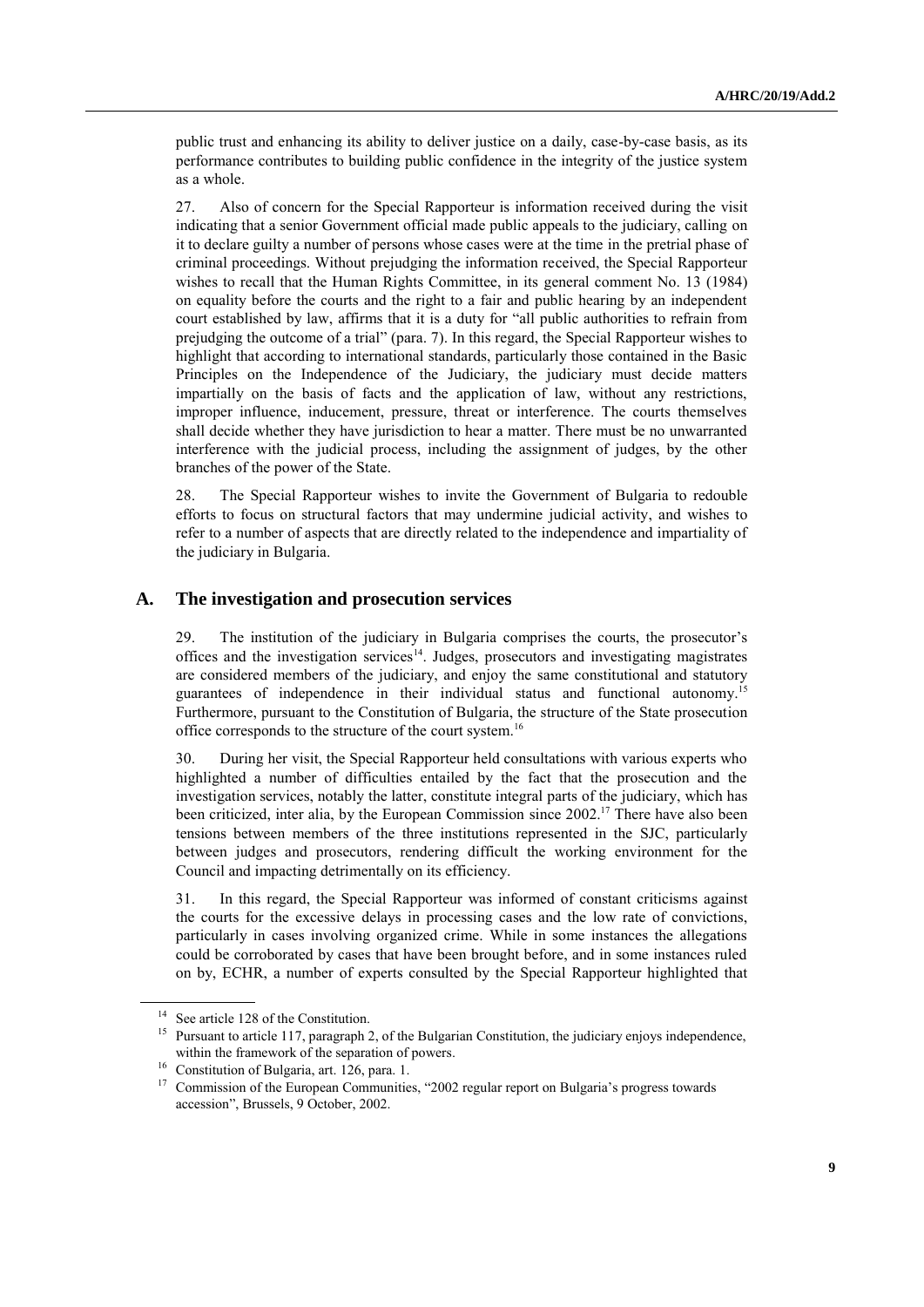public scrutiny usually leaves aside criticism regarding the stages of criminal investigation and prosecution, where the handling of cases is usually lengthier. Such criticism has had a negative impact on public perception regarding accountability and trust in the court system. According to some stakeholders, aspects of accountability and public confidence in the court system will improve if the issue of the separation of the institutions responsible for different stages of criminal proceedings—investigation, prosecution and adjudication—is mainstreamed within the Judicial Reform Strategy. Additionally, as pointed out by certain stakeholders, the SJC defends the interests of several institutions, namely the courts, the prosecution service and the investigation service. This renders difficult its role to insist on the proper reporting and accountability of these institutions.

32. In this regard, the Special Rapporteur wishes to draw the Government's attention to the Guidelines on the Role of Prosecutors, particularly to principles 10 and 12, which respectively recognize that the office of prosecutors shall be strictly separated from judicial functions and should contribute to the smooth functioning of the criminal justice system.

33. The Special Rapporteur understands that a clearer separation of the courts from the prosecution and investigation services may entail a reform of the Constitution, and urges the Government to design a strategy to address the aforementioned concerns within the current judicial reform.

### **B. Criminal investigation**

34. Several institutions in Bulgaria are responsible for criminal investigation. The involvement of three different institutions in criminal investigations, namely, the police, the investigation service and the prosecution, was a matter of criticism in the past, as this situation was considered to have resulted in lengthy investigative work. Under the new Code of Criminal Procedure, pretrial investigation is to be carried out by the investigating police under the authority of the Ministry of the Interior and the supervision of a prosecutor. The amendments to the Judiciary System Act of 2009 incorporated investigation departments within the district prosecution offices where investigating magistrates perform their functions. Since then, the investigation service has been integrated into the Prosecutor's Office and territorial investigation services have ceased to exist as independent bodies.

35. In accordance with the law, investigating magistrates shall conduct the investigative work, in particular regarding crimes committed by military and police personnel, and only a few categories of crimes, such as espionage and crimes against humanity.

36. There is a need to insist on appropriate levels of cooperation and coordination between police officers and prosecutors, as during the Special Rapporteur's visit this was mentioned as a major obstacle to the efficient functioning of the criminal justice system in Bulgaria. In this regard, it should be noted that while the prosecution service forms part of the judiciary, the National Police is a centralized institution within the Ministry of the Interior.

37. The Special Rapporteur also received information indicating that there have been times where delays in criminal investigations that were not the responsibility of the courts were attributed to them by several uninformed actors. Consequently, judges and other actors within the justice sector feel that the courts are used as a scapegoat to hide structural problems concerning criminal investigation.

38. The Special Rapporteur concurs with the recommendations made by the CVM to Bulgaria to continue the police reform and link it to a wider reform of pretrial investigations, which requires, inter alia, establishing effective operational cooperation with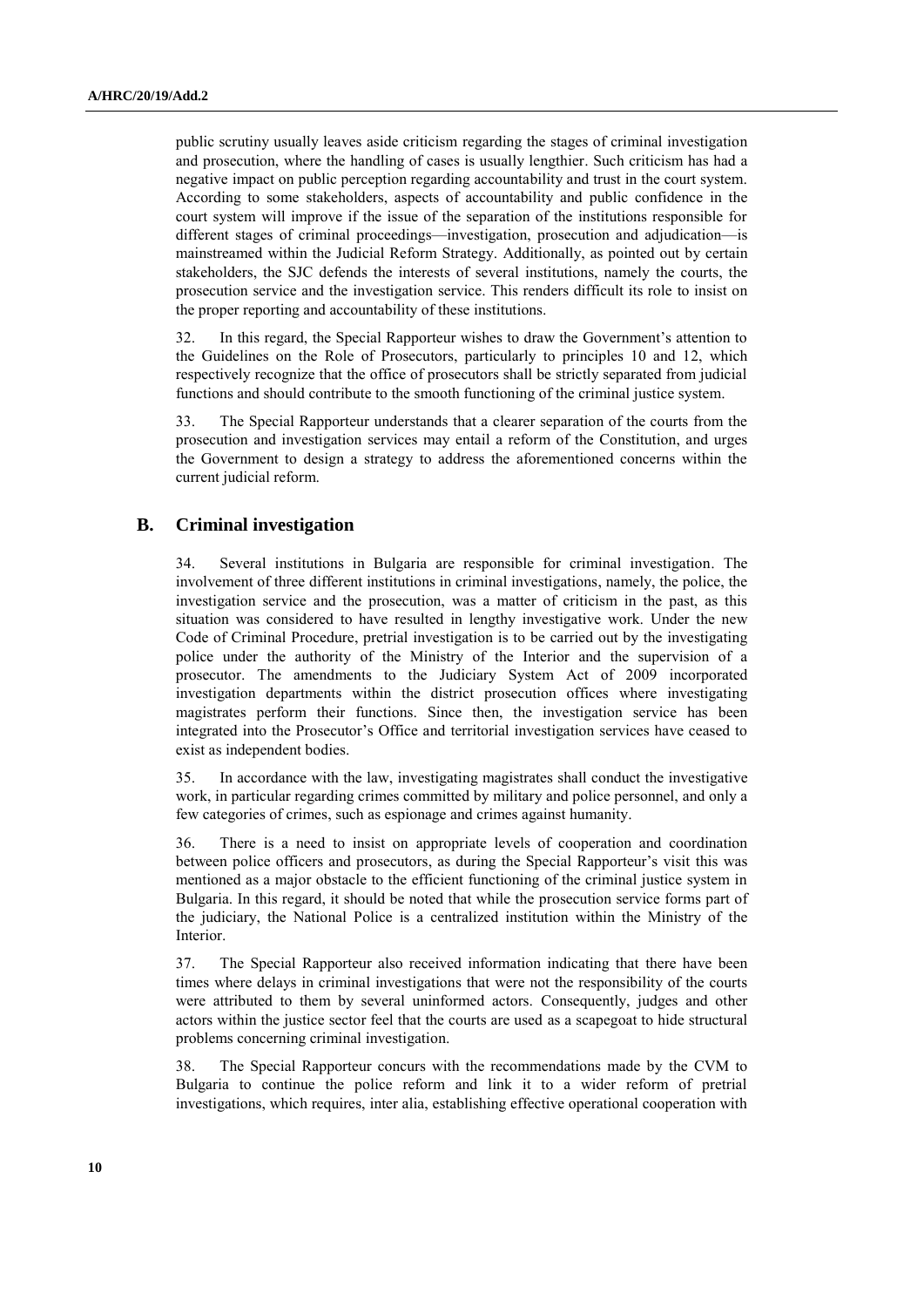the prosecution and other authorities, applying the principle of joint teams in all cases of serious crime, and investing in equipment and specialized training.

39. The CVM reported weaknesses in the collection of evidence, in the protection of witnesses, and in investigative strategies, and highlighted that those deficiencies have yet to be properly analysed. In this regard, the Special Rapporteur concurs with the CVM recommendation to reform the management and structures of and the cooperation between the judiciary and other investigative bodies, including the police.

### **C. Administration and oversight of the judiciary**

40. The SJC is the body responsible for the management and discipline of the judiciary, in accordance with article 130 of the Constitution.<sup>18</sup> It appoints, promotes, demotes and dismisses judges, prosecutors and investigators<sup>19</sup> and imposes disciplinary sanctions.<sup>20</sup> It determines the number of judicial regions and the headquarters of the courts, the number of judges, prosecutors and investigators as well as the number of prosecution and investigative offices.

41. In 2007, a constitutional amendment introduced article 132a, which established an Inspectorate<sup>21</sup> attached to the SJC tasked with overseeing the judiciary's work with due respect for the independence of judges, prosecutors and investigators.<sup>22</sup>

42. The Inspectorate is mandated to refer matters to the appropriate authorities, reporting on these issues or making suggestions thereon. <sup>23</sup> It can act either on its own initiative or pursuant to reports by stakeholders (private individuals, legal persons or State authorities). 24

43. The Judiciary System Act governs the structure, power and functioning of the Inspectorate (see arts. 40-60). According to the Act, the SJC is a permanent acting body that represents the judicial power and secures its independence, determines its personnel, organizes its work, and manages its activities without interfering with the independence of its bodies (art. 16, para. 1).

44. The SJC Inspectorate undertakes inspections *motu proprio*, including unplanned or programmed annual checks of the work of individual judges, prosecutors and investigators. Following such inspections, the Inspectorate presents to the official concerned (judge, prosecutor or investigator), and to her or his hierarchical superior,<sup>25</sup> a report containing findings and recommendations.<sup>26</sup> The hierarchical superior of the concerned judge, prosecutor or investigator must inform the chief inspector on the implementation of the recommendations made, within a time frame set in the report. $27$ 

45. According to the Judiciary System Act, the SJC is a legal entity with a registered office in Sofia, and is represented by one of its elected members, determined by an SJC

<sup>18</sup> See Constitution of Bulgaria, arts. 130-133.

<sup>19</sup> Ibid., arts. 129, para. 1 and 130, para. 6 (1).

<sup>20</sup> Ibid., art. 130, para. 6 (2).

<sup>&</sup>lt;sup>21</sup> The Inspectorate of the Supreme Judicial Council consists of a chief inspector and 10 inspectors, in accordance with article 132a, paragraph 1, of the Constitution.

<sup>22</sup> Constitution of Bulgaria, art. 132a, para. 6.

<sup>23</sup> Ibid., art. 132a, para. 9.

<sup>&</sup>lt;sup>24</sup> Ibid., art. 132a, para. 7.

Judiciary System Act, art. 58, para. 3.

<sup>26</sup> Ibid., art. 58, para. 2.

 $27$  Ibid., arts. 58, para. 4 and 54, para. 1 (2).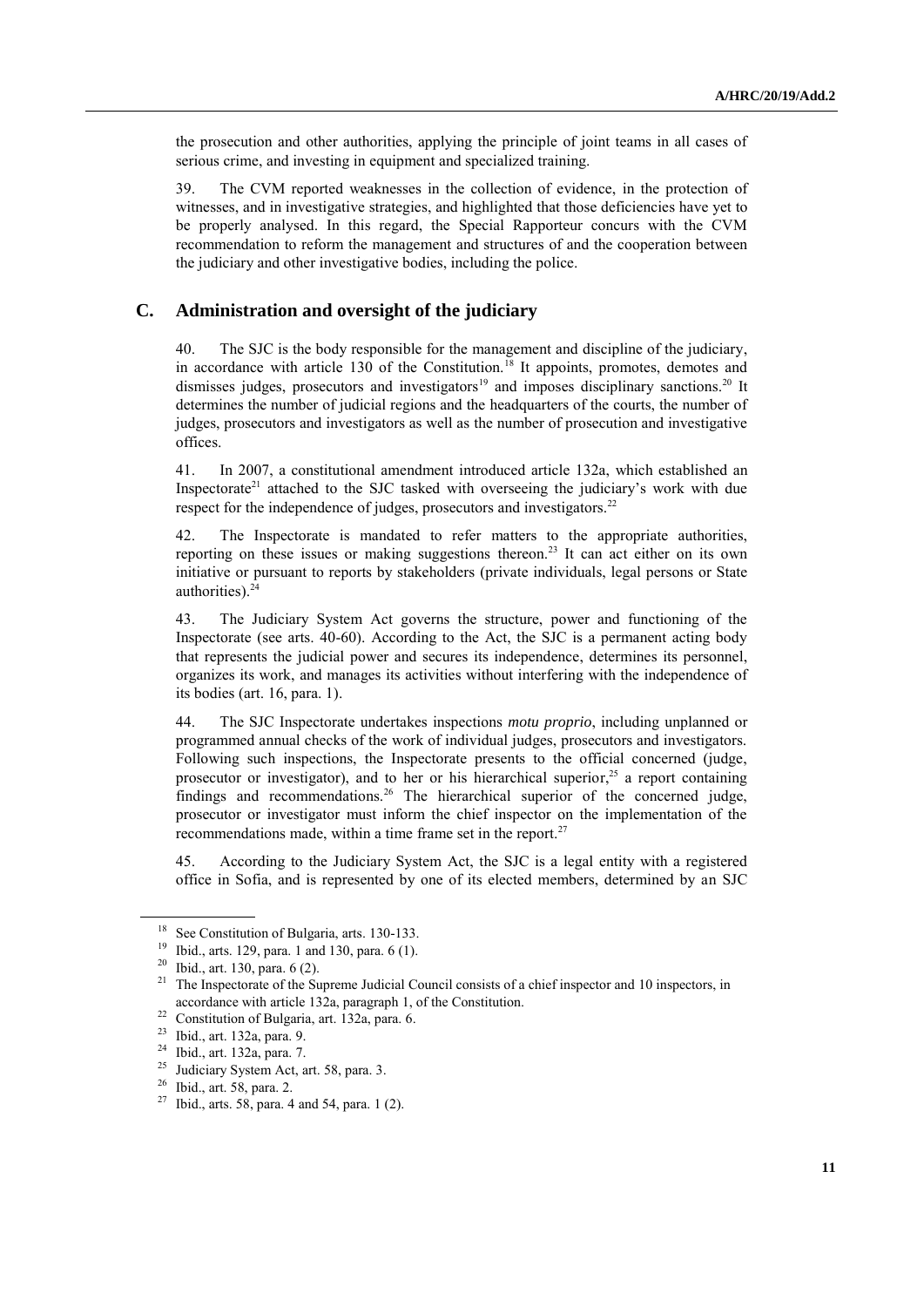decision. It is composed of 25 members (3 members by law and 22 elected members), who are legal experts with outstanding professional and moral qualities and a minimum of 15 years of judicial experience. The three members by law are the Chair of the Supreme Court of Cassation, the Chair of the Supreme Administrative Court and the Prosecutor General, who are all appointed by the President of Bulgaria. Of the 22 elected members, 11 are elected by the Parliament and 11 by the judiciary. Elective members have a five-year mandate without the possibility of re-election for two consecutive periods.

46. The Minister of Justice, who has no voting rights, chairs sessions of the  $SLC<sub>28</sub>$ <sup>28</sup> drafts its agenda and plays an important organizational and technical role within the Council and the judiciary. In the absence of the Chair, any of the members designated by law may preside over the SJC sessions.

47. In the Special Rapporteur's view, there remain a number of challenges that must be addressed in order for the SJC to perform its key role and fulfil its mandate as an independent body that oversees the performance of the judiciary while protecting its independence. These challenges start with its composition. Recently, two members of the SJC resigned in protest against some actions taken by the Council, which has prompted debate on the need for reform that could improve the accountability of the Council. In this respect, the Special Rapporteur was informed by several stakeholders that the selection and appointment of judges, which is a task of the SJC, is yet to be underpinned by transparency, equal opportunities for all candidates, and objective criteria.

48. Information received by the Special Rapporteur also indicates that senior appointments were made under the previous rules, despite the entry into force of the amendments to the Judiciary System Act in January 2011. As a result, these appointments are assessed by many stakeholders as faulty, lacking a real evaluation of the professional qualifications, managerial skills and personal integrity of candidates. Lack of investigation of allegations against judges and the inconsistent application of disciplinary measures were also reported to the Special Rapporteur. The CVM corroborated allegations of conflict of interest that were not routinely followed up, and reported weaknesses in asset declarations and verifications of magistrates and other senior civil servants.

49. Many stakeholders also fear that the adoption of new legislation could potentially be used as a means to prevent the completion of the term of the SJC membership. In this regard, the Special Rapporteur learned that since 1991, only once has the SJC membership been able to complete the term of its mandate.

50. In the Special Rapporteur's view, measures to ensure that the SJC fulfils its important role include identifying ways and means to eliminate undue political and external influence on the SJC.

51. In addition, an electronic register came into operation in February 2012 to monitor timelines of investigation and inspections, prosecutors' rulings and remands in custody. Reportedly, administrative heads are to regularly check the register and take measures to prevent delays in investigations and breaches of procedural deadlines. It further provides the possibility for the Prosecutor General's Office to initiate inspections and conduct disciplinary proceedings if appropriate. The Special Rapporteur welcomes the initiative, but has not been provided with sufficient information to assess it, including with regard to the efficiency of the register.

<sup>28</sup> Constitution of Bulgaria, art. 130, para. 5.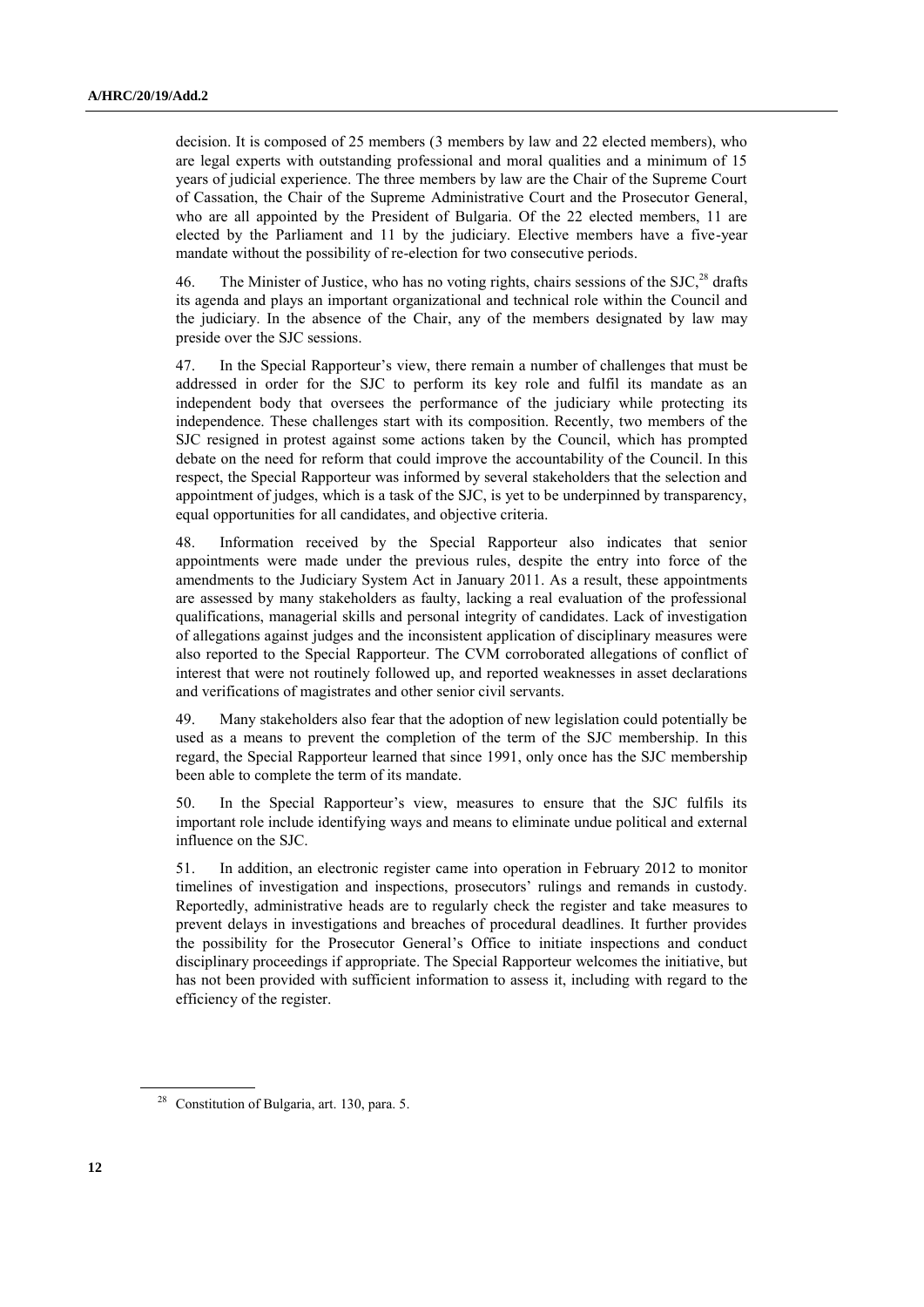### **D. The system of assessment and promotion of judges**

52. In principle, the system of assessment and promotion of judges in place in Bulgaria as conceived by law is in compliance with the Basic Principles on the Independence of the Judiciary. During her visit, the Special Rapporteur was informed that the system is based on objective factors, in particular ability, integrity, experience and the results of competitions, and that factors not linked to the professional merits of the judges concerned are not considered for purposes of promotion.<sup>29</sup>

53. The implementation of the aforementioned system, however, is in practice a matter of concern for several stakeholders, due to the apparent lack of a mechanism to ensure transparency in, and accountability for, decisions on assessment and promotion. Furthermore, several interlocutors within the judiciary expressed concern about the use of the process of secondment as a substitute for an objective and competitive system for the promotion of judges. In this regard, the Special Rapporteur was informed of a practice according to which judges are placed temporarily in higher positions within the judiciary, and in some instances in separate organizations within the justice sector, modifying, or occasionally replacing, the regular progress of judges within the judicial career.

54. During her visit, the Special Rapporteur was also informed of the coexistence of two methods for the initial appointment of judges: a system of selection and appointment of junior judges, which is based on competitive examinations and training, and a system of external appointments, which is used to fill 20 per cent of judicial vacancies. Jurists and lawyers must have worked for a specific period of time in the legal profession, depending on the level of court or prosecution office,  $30$  to have the possibility to apply to be appointed through the external appointments system, which, unlike the competitive system established to appoint junior judges, does not include specific training. Stakeholders raised concerns about the different criteria applied in these two selection systems and drew the Special Rapporteur's attention to the need to establish a mechanism to ensure that no undue or improper influences are allowed in the system of external judicial appointments. The Special Rapporteur invites all concerned national actors to look into these allegations and adopt the necessary measures to ensure that judicial appointments are objective and transparent and not made for improper motives, in accordance with principle 10 of the Basic Principles on the Independence of the Judiciary.

55. In the light of the foregoing, the Special Rapporteur appeals to the Government to redouble efforts to ensure access to the judicial career through periodic competitive examinations; to introduce a competitive process and periodic evaluation for the promotion of judges; and to use a competitive process for filling temporary positions to which judges may apply with a view to being placed under secondment arrangements.

56. The Special Rapporteur calls upon the SJC to adopt measures to eliminate the use of secondment as a substitute for promotion, and to ensure that objective criteria are introduced and implemented in the system of the assessment of judges. She invites the judiciary, together with the SJC, to examine these concerns and recommendations, as well

Such improper factors might, for instance, include discrimination against a person on the grounds of race, colour, sex, religion, political or other opinion, national or social origin, property, birth or status.

<sup>&</sup>lt;sup>30</sup> A minimum of 3 years of service to be appointed as a judge or prosecutor with a regional court or prosecution office, 8 years for a district court or prosecution office, 10 years for the appellate court or prosecution office and 12 years for the Supreme Court of Cassation and the Supreme Administrative Court or the Supreme Prosecution Office of Cassation and the Supreme Administrative Prosecution Office, pursuant to article 164 of the Judiciary System Act.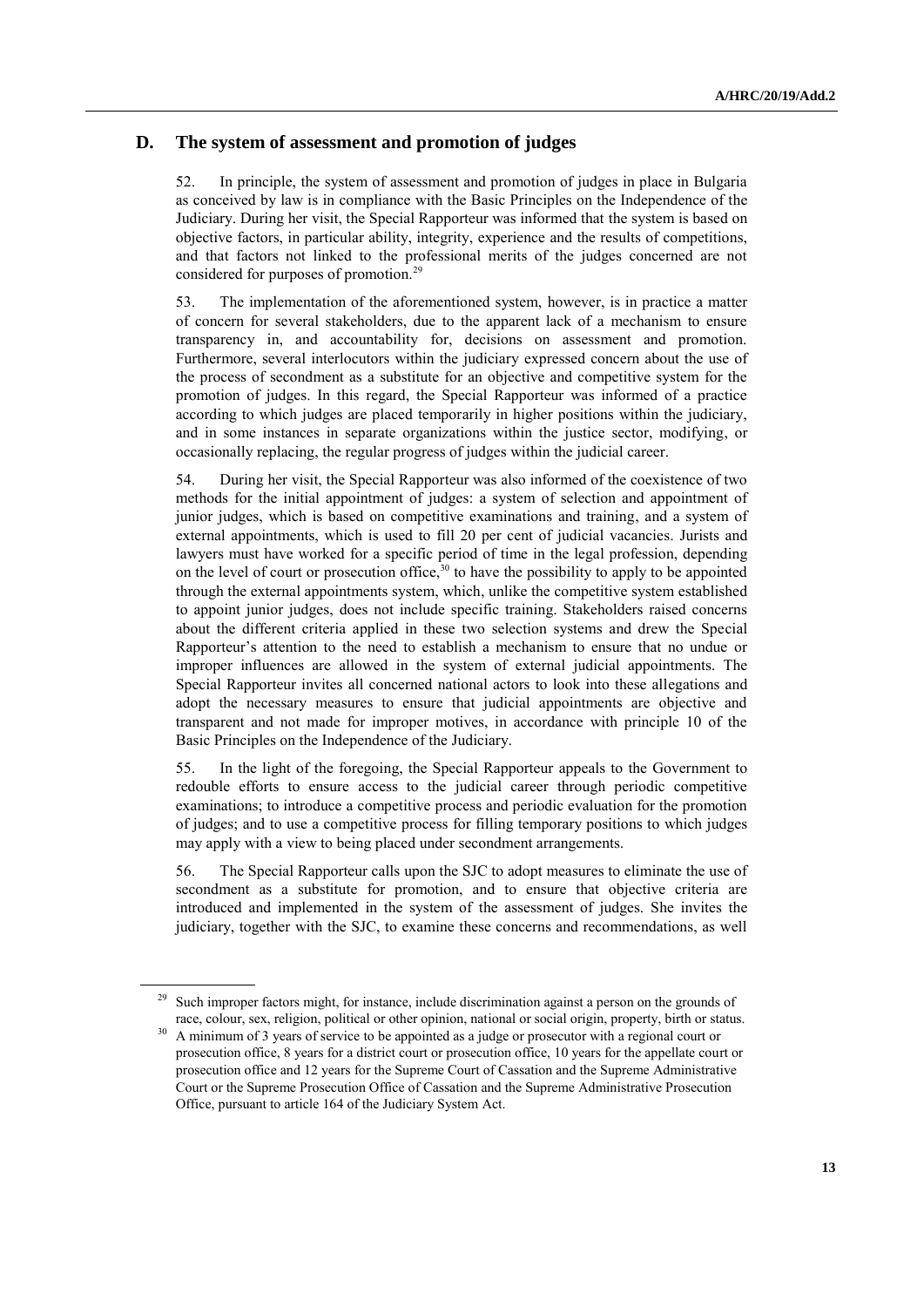as to take all necessary measures to prevent improper influence, trade-off and lobbying. Allegations of any such misconduct should be duly investigated.

57. The Special Rapporteur acknowledges information provided by the Government indicating that numerous competitions for promotion, relocation and appointment of magistrates took place in the second semester of 2011 and the first months of 2012, and that SJC decisions in this regard were based on the competitions' results.

#### **E. The assignment of court cases**

58. The Special Rapporteur welcomes efforts made by the judiciary in Bulgaria to establish an objective and impartial system that ensures the fair and equitable distribution of cases between or among the judges in each court. These efforts are in accordance with the Basic Principles on the Independence of Judges and Lawyers, which recognize that the assignment of cases to judges within the court to which they belong is an internal matter of judicial administration (principle 14).

59. The current system is based on an automated programme, which allows the random assignment of cases to judges. A court may, by local rule, modify the random assignment system to provide the redistribution of cases, under specific circumstances. Examples of such cases in criminal law matters include cases involving the same criminal defendant, parties, family members or subject matter. In these cases, a judge who is assigned a case by local rule may request the court Chair to reassign a similar case to another judge.

60. During her visit, however, numerous stakeholders, including judges, expressed concern to the Special Rapporteur about the room for manipulation that the automated system may allegedly allow. She was also informed that joint inspections have been carried out over the past six months together with the Professional Qualification, Information, Technologies and Statistics Commission. The Special Rapporteur calls upon the Government to continue addressing these allegations and taking all necessary steps to strengthen the system of random allocation of cases.

### **F. The role and powers of the court Chair**

61. The Special Rapporteur was informed about the role and powers of the judges who are appointed as court Chair. The criteria for being appointed to this function are unclear. One of the powers is to issue warrants to intercept telephone conversations (wiretapping) for the purpose of judicial investigation into crime. The authorization of this measure seems to be a common practice, which is almost automatically granted by the judge once the request is made, without any real control of the actual need for its imposition—and continuation—for the investigation purposes. In the Special Rapporteur's view, this power should be exceptional and analysed in the light of fair trial guarantees recognized at both the international and the European levels.

62. In this regard, the Special Rapporteur wishes to recall that in several cases ECHR has held that telephone tapping amounts to "an interference by a public authority" with the right to respect for correspondence and private life as guaranteed by article 8 of the European Convention.<sup>31</sup> According to ECHR, in order to be justified, wiretapping should be

<sup>&</sup>lt;sup>31</sup> Article 8 of the European Convention on Human Rights states: "1. Everyone has the right to respect for his private and family life, his home and his correspondence. 2. There shall be no interference by a public authority with the exercise of this right except such as is in accordance with the law and is necessary in a democratic society in the interests of national security, public safety or the economic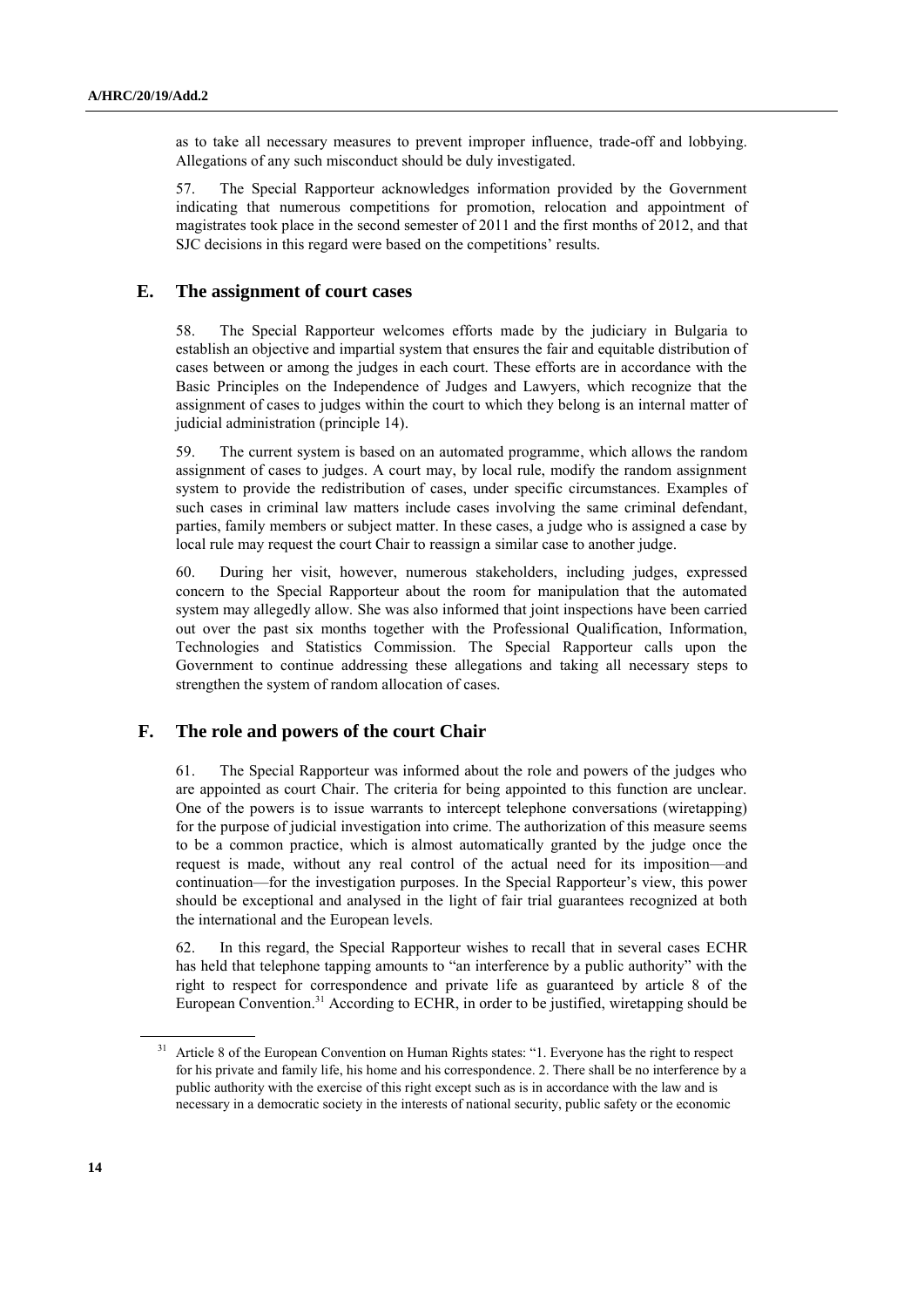in accordance with national law, and necessary in a democratic society for one or more of the legitimate aims referred to in article 8, paragraph 2, of the European Convention on Human Rights, which are: national security, public safety, the economic well-being of the country, the prevention of disorder or crime, the protection of health or morals, and the protection of the rights and freedoms of others.<sup>32</sup>

63. The Special Rapporteur recommends that the Government revise the use of wiretapping, particularly in the light of its limited use as evidence in court proceedings. Information provided by stakeholders in this regard indicates that less than 2 per cent of the information gathered through wiretapping is ultimately used as evidence in court proceedings.

64. The Special Rapporteur is especially concerned about information suggesting that, in some instances, the only evidence used to prove a person's guilt is the recording of his or her conversations. She appreciates the information provided by the Government indicating that it is compulsory for the Prosecutor's Office to corroborate the evidence collected by wiretapping with other evidence.

#### **G. The judicial budget**

65. The Bulgarian Constitution recognizes in article 117, paragraph 3, judicial budgetary autonomy, which is essential to ensure that the judiciary is free from external influence. By law, the SCJ is entrusted to discuss and accept the draft budget of the judicial system and oversee its execution.

66. The Special Rapporteur has taken note of the prerogatives of the SJC to (a) introduce changes in the budget expenditure of the judicial system authorities in the course of the implementation of the budget of the judicial system; and (b) determine the procedure to allocate the surplus in the event of over-implementation of the revenue from the activities of judicial authorities.

67. However, the Special Rapporteur was informed that the premises where the judiciary functions and the movable assets it uses, including furniture, are administered by the executive branch, namely, the Ministry of Justice. Stakeholders reported that this situation creates a certain dependency of the judiciary on the executive.

68. In the Special Rapporteur's view, this may hamper the independence of the judicial system. She is of the opinion that entrusting the administration of its funds directly to the judiciary or to an independent body responsible for the judiciary may reinforce its independence and prevent financial dependency, thereby avoiding tensions between the judicial and other branches of power.

69. A possible way to address this challenge consists in rendering the process of the allocation of resources to the judiciary more transparent and allowing the judiciary (or an independent body) to administer the premises where the courts function and assign, on the basis of need, the movable assets that are required for the efficient performance of the courts.

70. The Special Rapporteur wishes to stress that the judiciary must participate in drafting its own budget, in cooperation with the Ministry of Finance and the Ministry of

well-being of the country, for the prevention of disorder or crime, for the protection of health or morals, or for the protection of the rights and freedoms of others."

<sup>32</sup> See, for example, *Malone v. UK* (Application No. 8691/79), Judgement of 2 August 1984 and *Halford v. UK* (Application No. 20605/92), Judgement of 25 June 1997.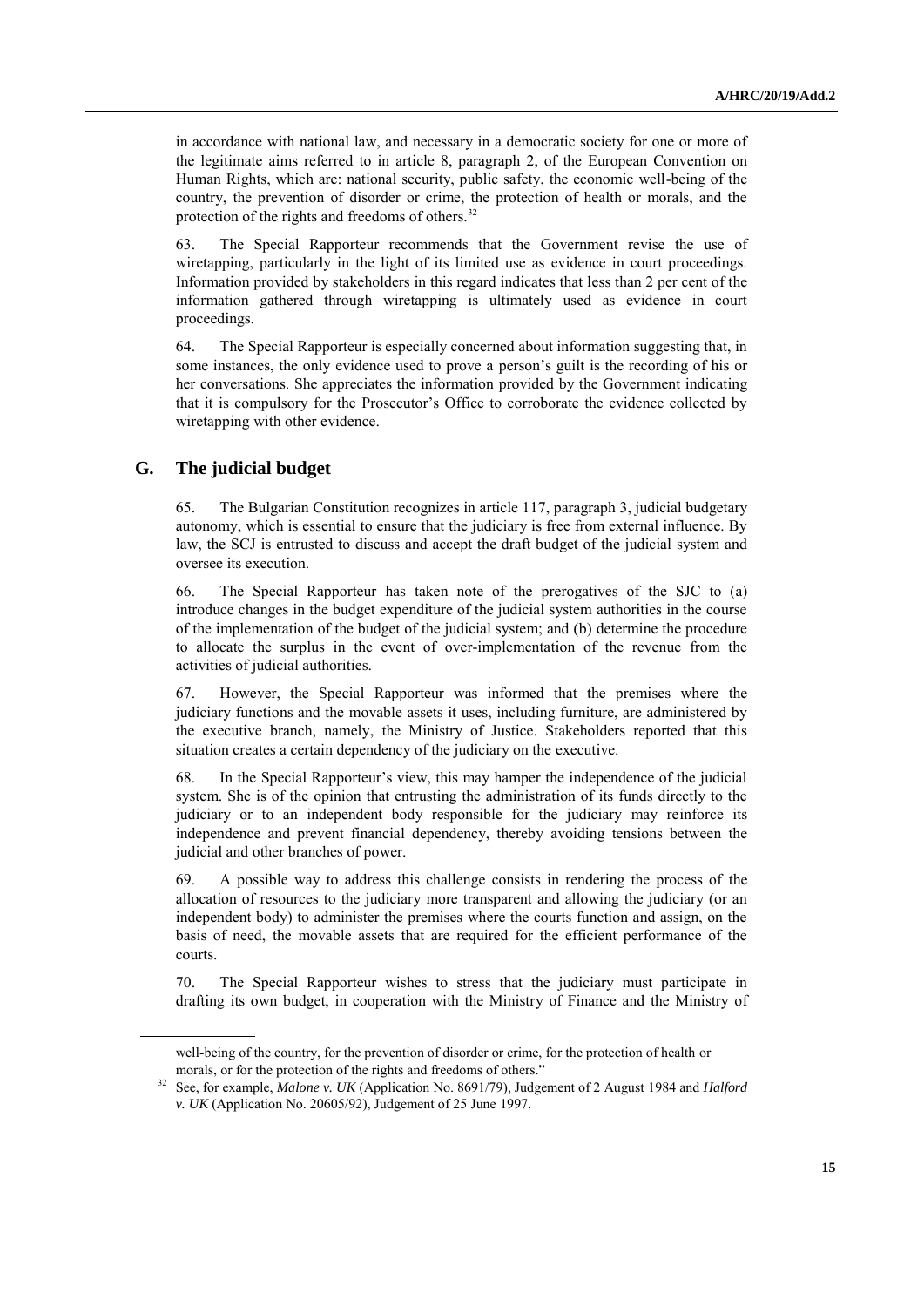Justice. Likewise, the judiciary should also have the right to participate in deliberations on its budget in the legislature. In the view of the Special Rapporteur, budgetary allocations to fund the courts in the current fiscal year, or in the next financial year, may be reduced solely with the consent of the judiciary, or of an independent body representing it, at all times, including in times of crisis. She calls upon the Government to establish adequate safeguards in this regard.

#### **H. Women in the administration of justice**

71. The Special Rapporteur notes that the representation of women in the judiciary is adequate, particularly at the entry and middle levels of the career. The presence of women in higher positions, however, is still insufficient.

72. The Special Rapporteur devoted two of her previous reports to the issue of women in the administration of justice. She stressed the importance of developing a gendersensitive judiciary and ensuring an adequate representation of women therein.<sup>33</sup> She would like to recall in that respect that an independent and impartial judiciary, an independent legal profession and the integrity of the judicial system based on equal gender opportunities are essential prerequisites to effectively protect women's human rights and ensure that the administration of justice is free from discrimination on the grounds of gender.

73. The Special Rapporteur also wishes to encourage judges, prosecutors and lawyers to promote equal access to justice, to combat gender stereotypes, and to apply nondiscriminatory treatment of women in the criminal justice system.

### **V. Access to justice**

74. During her visit to Blagoevgrad, the Special Rapporteur was informed about a number of good initiatives by courts to promote and ensure access to justice for all in Bulgaria. Examples of such good practices are the flexible arrangements made by judges at the district and regional courts in Blagoevgrad to travel periodically to remote locations with the aim to enable the participation in hearings of victims, witnesses and the accused. The Special Rapporteur invites the judiciary to consider promoting the formal establishment of such arrangements by the district and regional courts whenever the need to bring courts closer to the people is identified. The Special Rapporteur also recommends that the judiciary identify and share good practices among the courts at all levels and in all regions of Bulgaria, an initiative that can be conducted by the SJC.

75. Notwithstanding these initiatives, the Special Rapporteur received information on challenges to ensuring access to justice for certain minority groups, asylum seekers and irregular migrants. The need to make interpretation services for these groups available throughout the judicial proceedings was reported as a major concern.

76. In respect of persons belonging to certain minority groups, notably Roma, discriminatory practices were reported as barriers to access to justice, as some of the representatives of these groups informed the Special Rapporteur that the very presence of certain minorities is often challenged, and sometimes even denied in Bulgaria. They also reported that their lack of recognition has had detrimental consequences within the justice system, as they feel they have been left on the outskirts, without the real means to resort to the formal justice system. According to stakeholder reports, other barriers to accessing

<sup>33</sup> See A/HRC/17/30 and A/66/289.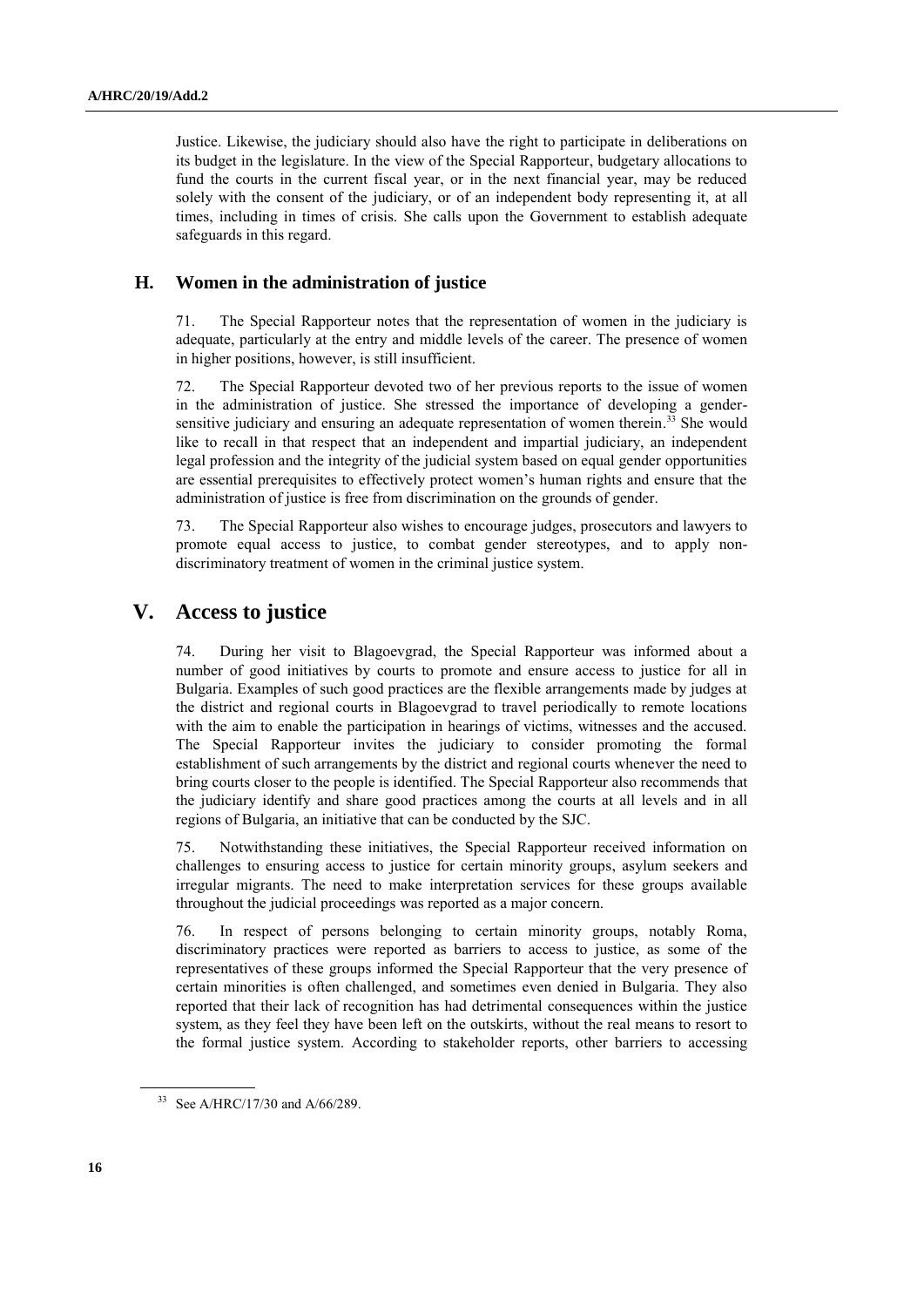justice in Bulgaria are related to a lack of knowledge about the legal system, a lack of confidence in the judicial institutions, and excessive delays in deciding cases.

77. In the light of the foregoing, the Special Rapporteur emphasizes that access to justice is both a right in itself and a means of restoring the exercise of rights that have been disregarded or violated. As such, access to justice is an indispensable component of specific rights, such as the right to liberty and to personal safety, and is also closely linked to the right to effective judicial protection, which entails the recognition of the right to an effective remedy, the right to equality and the prohibition of discrimination, and fair trial guarantees.

78. The Special Rapporteur further recalls that the State is obliged to remove all obstacles (be they legal, social, cultural, economic or other) that prevent or hinder access to justice. She also wishes to stress that everyone under the jurisdiction of Bulgaria should be knowledgeable of her or his rights and of all mechanisms that are available to seek redress. In this regard, the Special Rapporteur wishes to encourage the Government to consider launching awareness-raising campaigns on access to justice, targeting groups in situations of vulnerability, notably minority groups.

# **VI. Legal aid**

79. The Special Rapporteur praises efforts undertaken in Bulgaria for the improvement of access to legal aid, particularly in the criminal justice system, as this is an important means to reduce the length of pretrial detention, prison overcrowding and congestion in courts. A major step in this direction is the establishment of the National Legal Aid Bureau. The Bureau coordinates the provision of state-sponsored legal aid, which is provided in Bulgaria by lawyers affiliated to bar associations.

80. Legal aid in Bulgaria is aimed at covering the pretrial, trial and appeals stages of proceedings, mostly in criminal cases and to some extent in labour law cases. To benefit from free legal aid, a person under the jurisdiction of Bulgaria should demonstrate (by an oath or through witness statements) that her or his monthly income does not exceed 40 euros. In this regard, the Special Rapporteur expresses concern that legal aid appears to be conceived to help only those in extreme poverty, and under certain circumstances, those that are investigated for the alleged commission of serious crimes. She encourages the Government to ensure that legal aid serves the purpose of providing legal counsel and advice to all those who may need it and cannot afford it.

81. The Special Rapporteur expresses concern about the conditions to ensure the adequate operation of the National Legal Aid Bureau, as this entity appears understaffed and underresourced. It reportedly has 30 staff members at its headquarters to coordinate all legal aid issues at the national level, and its annual budget is approximately 3 million euros.

82. Stakeholders, together with lawyers and representatives of bar associations, reported delays in the payment to lawyers who had provided legal aid and counsel and highlighted the detrimental implications that this may have for the appropriate functioning of the system of administration of justice. It was reported that in 2010 a number of lawyers affiliated to certain bar associations refused to take up cases where legal aid was required, due to major delays in the payment for legal aid services rendered by them in the past

83. In this regard, stakeholders, including lawyers, expressed concern regarding the lack of safeguards to ensure that lawyers withdraw cases only when there is a reason that can be substantiated under applicable law, such as the withdrawal of legal aid attorneys to avoid aiding illegal transactions, or the presentation of perjured testimony or an unwarranted defence to the courts. The Special Rapporteur concurs with stakeholders and recommends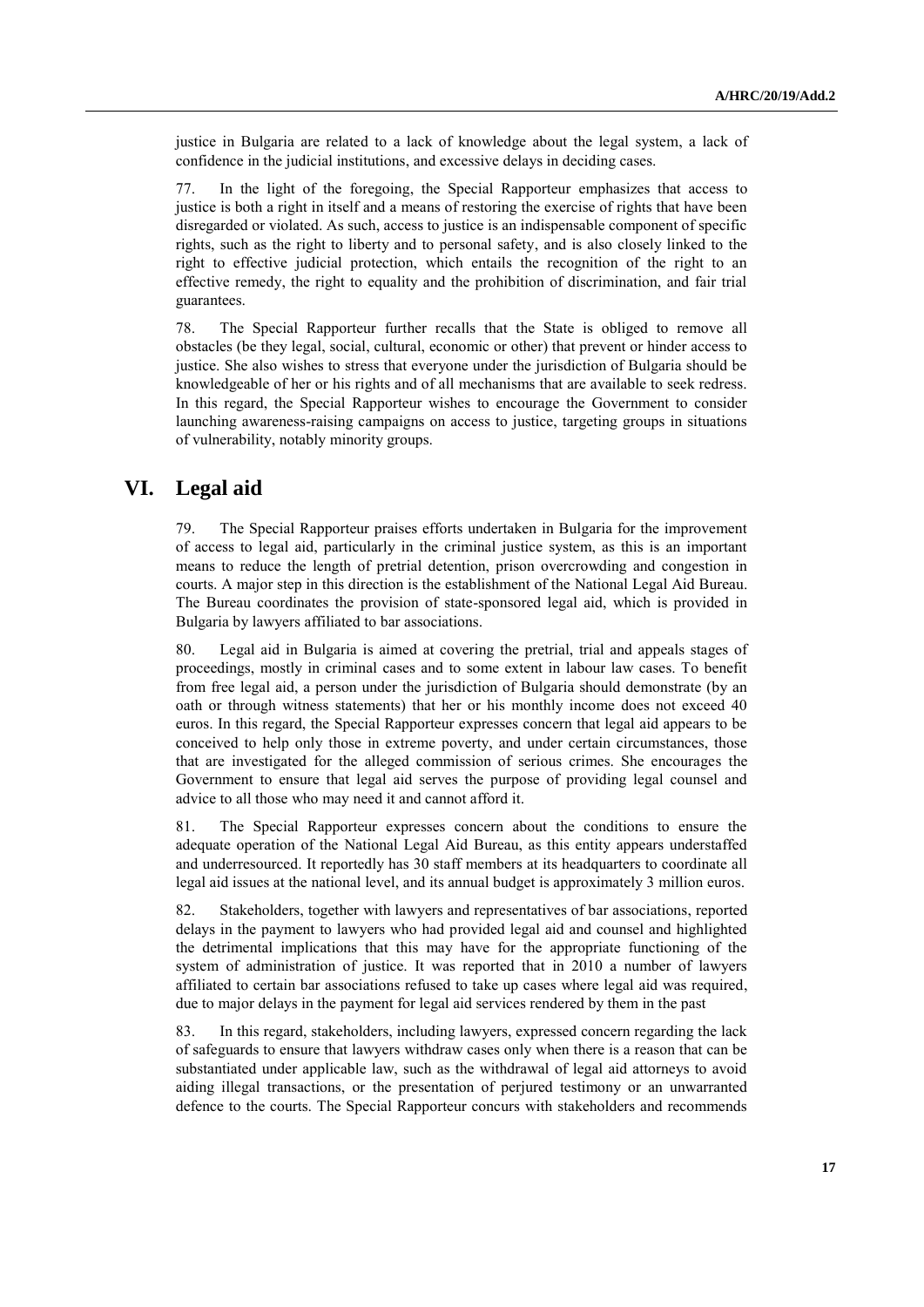that such reasons be clearly defined in the law with a view to ensure a legal aid system that is responsive to the actual needs, and calls upon the Government to establish safeguards to ensure that State-sponsored legal attorneys are remunerated on time for their services.

84. Lawyers also expressed concern about the limited contact they have with defendants in cases requiring State-sponsored legal aid, and highlighted the detrimental impact of such limitations on the coordination and preparation of the defence strategy for individual cases.

85. The Special Rapporteur invites the Government to give the utmost consideration to this issue, as an effective and inclusive system of legal aid contributes to the full implementation of the right to access to justice in Bulgaria. She also wishes to recall that adequate legal aid and counsel impact positively on other fair trial rights, as the unequal economic or social status of the litigants usually translates into the unequal possibility of defence in trial.

### **VII. Capacity-building and training for judges, prosecutors and investigators**

86. The Special Rapporteur commends the Government of Bulgaria for the priority it has given to training and continuous education with a view to strengthening the judicial system. She especially welcomes the establishment of the National Institute of Justice (NIJ) to implement training for judicial actors, as in the Special Rapporteur's view the development of international human rights law education programmes for judges, prosecutors and lawyers is crucial to ensure a solid foundation for democracy and the rule of law.

87. The NIJ has built upon the achievements of the Magistrate Training Centre, a nongovernmental organization established in 1999. It became operational in January 2004 and was reorganized through the Judiciary System Act.<sup>34</sup> The NIJ is an independent legal entity, with a functional relationship with both the Supreme Judicial Council and the Ministry of Justice, both of which elect a quota of its five-year managing board.<sup>35</sup> It is funded from the budget of the judiciary and supplemented by those of its various programmes and projects. It is crucial for the NIJ to maintain its independence in practice and avoid improper political interference in its functioning and purposes.

88. The Special Rapporteur visited the NIJ and learned about its various initiatives. The NIJ currently implements three different training programmes: initial training; continuing training of judges, investigating magistrates and prosecutors; and training of court administration clerks. The initial training offered by the NIJ is of two types: (a) a compulsory initial training of nine months' duration for junior magistrates (junior judges or junior prosecutors) who have successfully passed the relevant competition is organized as soon as the magistrates assume their positions; (b) compulsory initial qualification courses are provided to further the qualification of the judges, prosecutors and investigators who are first-time appointees within the judiciary. In both cases, passing a written exam is a requirement at the end of the courses. The continuing training for judges and prosecutors is open to all sitting magistrates and focuses on current amendments to legislation, changes in jurisprudence, interdisciplinary topics and law of the European Union.

89. The NIJ is in the process of reorganizing the initial training programme for junior judges and prosecutors and adopting a two-year programme for the training of magistrates,

See chapter 11 of the Judiciary System Act and the Regulation on the Organization of the Activities of the National Institute of Justice, adopted by the SJC.

<sup>&</sup>lt;sup>35</sup> Five members of the NIJ are elected by the SJC and two members by the Ministry of Justice.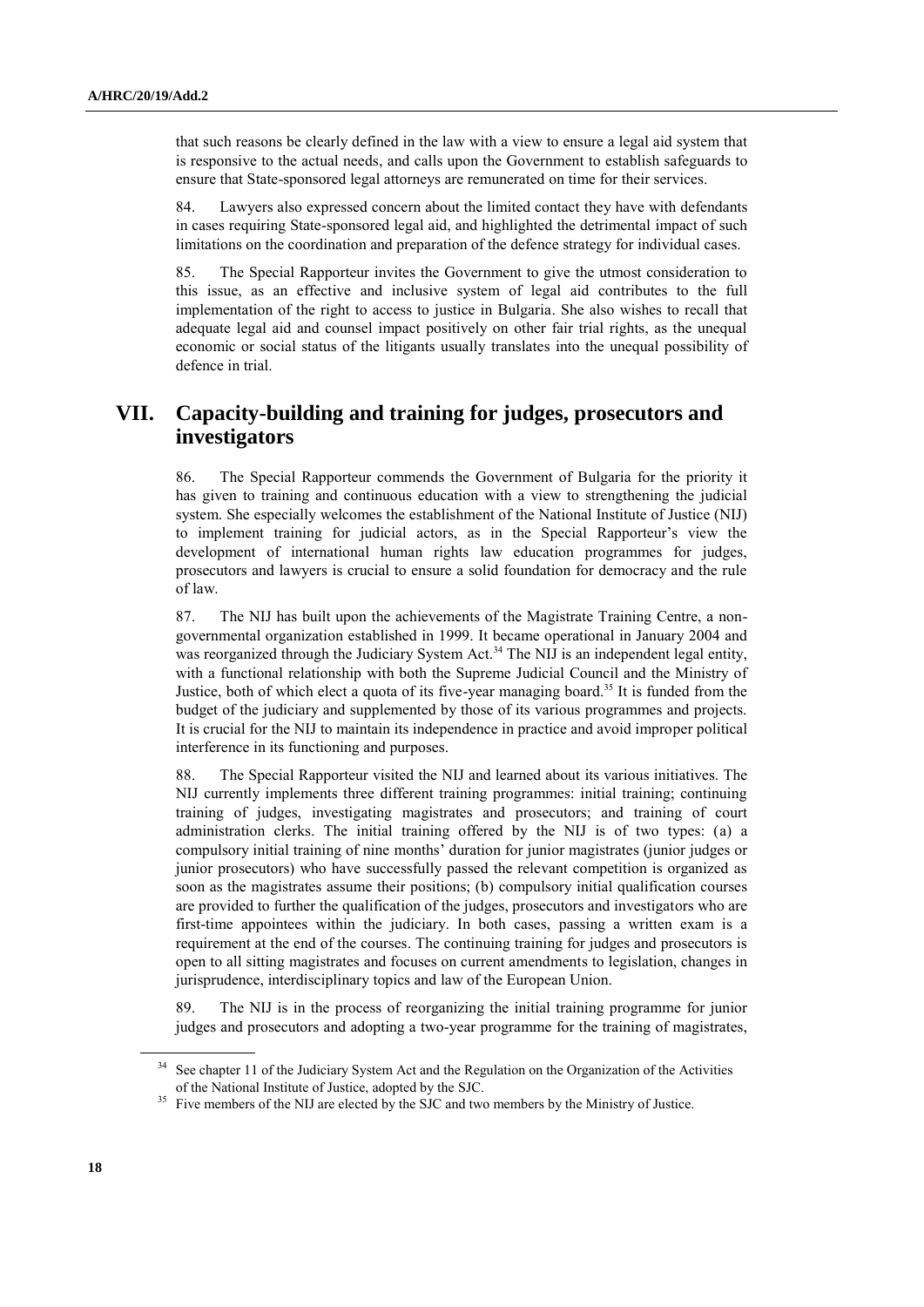which is based on the priorities and aims of the Judicial Reform Strategy of Bulgaria. In this regard, the Special Rapporteur wishes to invite the NIJ to adopt a comprehensive approach in its trainings and to consider providing prosecutors and judges with specific training on international human rights law standards.

90. The Special Rapporteur was also informed of the need to develop a system of incentives for career development among judges and prosecutors. Despite this challenge, the Special Rapporteur was also informed that a few Bulgarian judges are seconded to the ECHR.

### **VIII. Conclusions**

91. **In Bulgaria, the judiciary comprises the court system, the prosecution service and the investigation service. The Constitution recognizes the principle of separation of powers and the independence of the judiciary, including judicial budgetary autonomy. The legal framework regulating the judiciary is comprehensive and complies with international norms and human rights standards.**

92. **Bulgaria has shown genuine efforts to reform the judiciary, ensure justice for all those under its jurisdiction and build trust in the judicial institutions. Its current strategy for judicial reform is aimed at improving the management of the judiciary, enhancing the delivery of justice, promoting the participation of citizens in the judicial reform debate and taking steps to counter corruption in the judicial system.** 

93. **The plan of action for the Judicial Reform Strategy is aimed at measuring the performance, integrity, transparency, accountability and capacity, as well as the human rights dimension, of the judicial system as a precondition for the achievement of the goals and priorities of current judicial reform efforts. Promising initiatives with a positive impact on areas relating to the mandate of the Special Rapporteur include the establishment of the National Legal Aid Bureau and the National Institute of Justice.**

94. **Making the independence of the judiciary a reality in Bulgaria requires further consideration of structural factors within the justice system, such as clearly separating the role and function of the prosecution and investigation service from the courts, with a view to having a more specialized system of administration of justice. At the same time, the investigation service should be separated from the judiciary. It also requires addressing the need to effectively grant to the judiciary or to the Supreme Judicial Council the administration of its budget and the movable assets the judiciary uses, currently administered by the Ministry of Justice. Further efforts are also needed to improve the system of assessment and promotion of judges and prosecutors and ensure a more transparent oversight of the performance of the judiciary, including through a reform of the system of election of the Supreme Judicial Council. Better coordination among the three institutions in charge of criminal investigation, namely the police, the prosecution and the investigation services, is also needed, as well as improved coordination and cooperation among the judiciary, the police and the prosecution service.**

95. **The Special Rapporteur also draws the attention of the Government to the importance of ensuring that justice mechanisms are accessible and affordable, perceived as fair and considered effective and performing to an acceptable standard by the users of the justice system. In the Special Rapporteur's view, these aspects are essential to building trust in the judiciary, therefore, she invites major actors within the justice sector, including the Supreme Judicial Council, the Ministry of Justice, the prosecution service and the judiciary, to make coordinated efforts, or agree to have**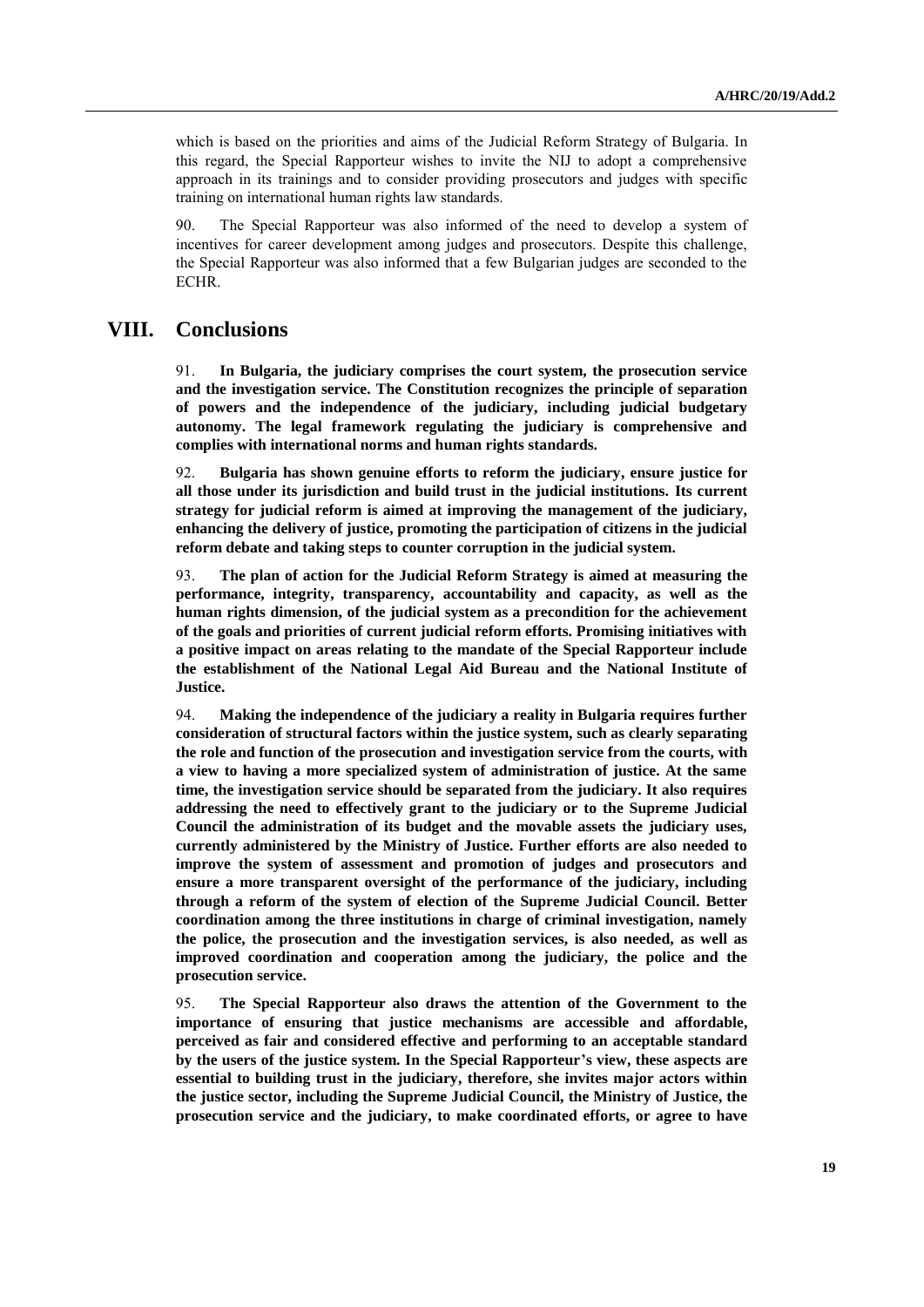**independent mechanisms, to measure the extent to which the users of the justice system in Bulgaria are confident in the justice system.**

### **IX. Recommendations**

96. **Based on her findings, and with a view to contributing to the development of an effective system of administration of justice that ensures independence, impartiality, integrity, equality and transparency, as a prerequisite for guaranteeing the enjoyment of human rights for all in Bulgaria, the Special Rapporteur wishes to make the following recommendations.**

**Recommendations on judicial reform**

97. **The Special Rapporteur recommends that the Government:**

**(a) Consult and include all judicial actors, namely judges, court assessors, prosecutors and investigating magistrates, in current and future judicial reform efforts with a view to create ownership of the judicial reform among judicial actors;**

**(b) Include more prominently the prosecution service in the current judicial reform strategy; consider taking steps to assess the possibility of clearly separating the investigation and prosecution services' roles and functions from the courts in Bulgaria; and consider separating judges and prosecutors careers;**

**(c) Explore synergies and complementarities between the United Nations Rule of Law Indicators Project and the plan of action for the Judicial Reform Strategy, particularly regarding the elaboration and revision of progress indicators and measures to implement the plan of action. Special attention should be paid to those actions aimed at measuring the performance, integrity, transparency and accountability, as well as the human rights dimension, of the judicial system;**

**(d) Take all steps necessary to ensure full respect for procedural safeguards as well as the independence and impartiality of the Specialized Criminal Court and Appellate Specialized Criminal Court, which are already operational. These courts should be provided with appropriate human, financial and technical resources to ensure their effective functioning;**

**(e) Redouble efforts to focus on structural factors that may undermine judicial activity, including strengthening criminal investigations and establishing a mechanism of coordination and cooperation between the police and the investigation and the prosecution offices;**

**(f) Include in current judicial reform efforts the recommendations made by the Cooperation and Verification Mechanism to Bulgaria to address shortcomings regarding, inter alia, the integrity and independence of police action, evidence gathering and witness protection;** 

**(g) Pursue its efforts to implement the plans of action submitted to the Council of Europe in execution of European Court of Human Rights judgements, with a view to address excessive delays in civil proceedings, and adopt the proposed amendments to the Judiciary System Act to this end.**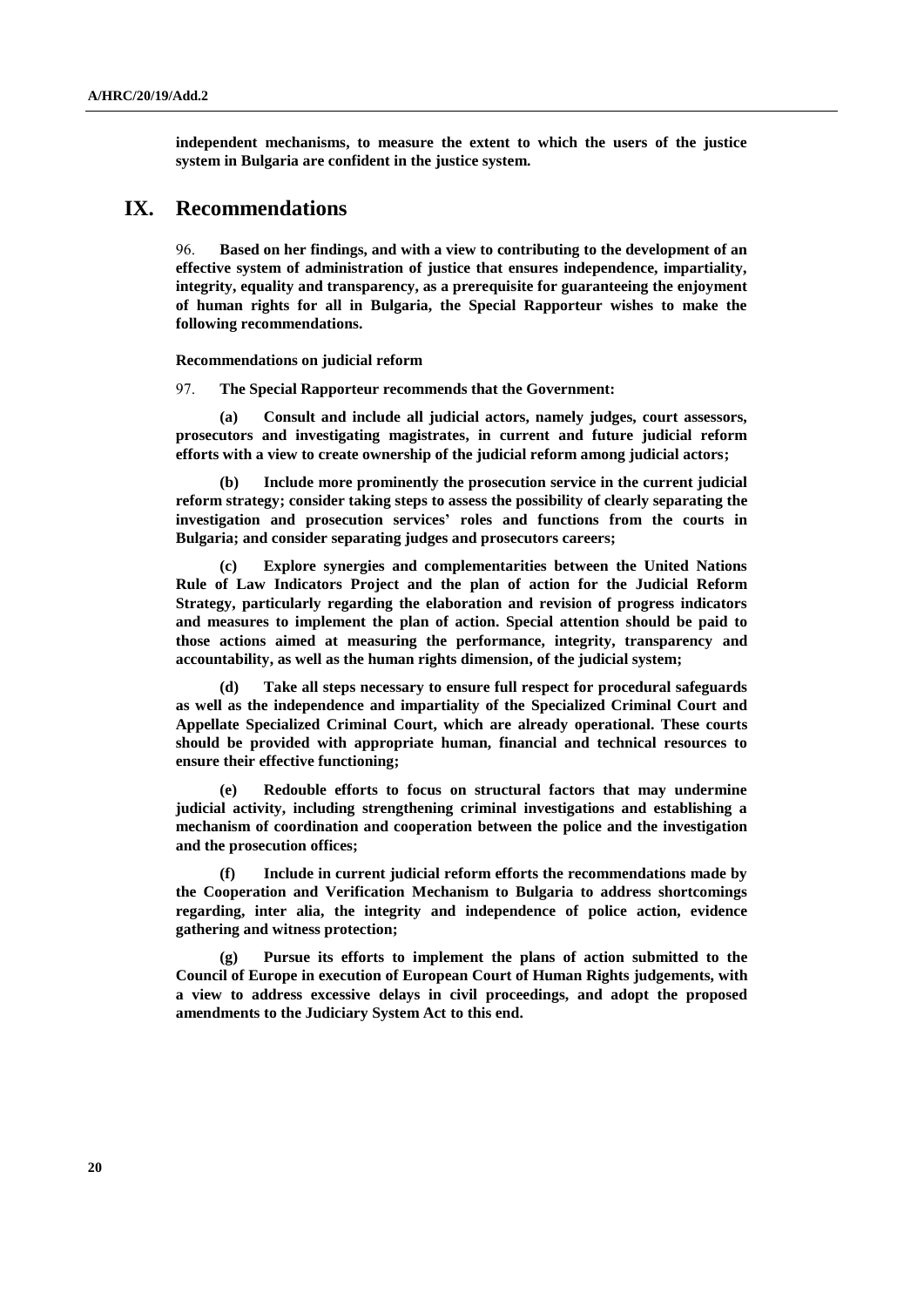**Recommendations to enhance the independence of the judiciary**

98. **The Special Rapporteur recommends that the Government:**

**(a) Take all steps necessary to ensure a transparent process of allocation of resources to the judiciary, allowing the judiciary or an independent body to administer the premises where the courts function and assign, on the basis of need, the movable assets that are required for the efficient performance of the courts;**

**(b) Recognize the rights of the judiciary to participate in drafting its own budget, in cooperation with the Ministry of Finance and the Ministry of Justice; to participate in deliberations on its budget in the legislature; and to manage its own budget;**

**(c) Take all steps necessary to ensure that the courts are adequately resourced to function properly, and that they are adequately equipped, including with facilities for persons with disabilities. Adequate workspace also needs to be provided in order to avoid interference in personnel functions of the judges and the courts;**

**(d) Establish adequate safeguards to ensure that budgetary allocations to fund the courts in the current fiscal year, or in the next financial year, may be reduced solely with the consent of the judiciary or of an independent body representing it, at all times, including in times of crisis;**

**(e) Identify ways and means to eliminate undue political and external influence on the Supreme Judicial Council. In this respect, the election process of the Council should be reformed in order to enhance its transparency and integrity.** 

**Recommendations to the judiciary**

99. **The Special Rapporteur encourages the judiciary:** 

**(a) To continue working to build public trust and enhance its ability to deliver justice on a daily, case-by-case basis, as its performance contributes to building public confidence in the integrity of Government;**

**(b) To take all necessary steps to ensure the uniform and equal application of the law, including by publicizing its decisions;**

**(c) To identify and promote the sharing of good practices among the courts at all levels and in all regions;**

**(d) To ensure that the use of wiretapping is limited and that the evidence collected through it is always complementary to other evidence.**

**Recommendations to the Supreme Judicial Council**

100. **The Special Rapporteur recommends that the Supreme Judicial Council:**

**(a) Strengthen effective implementation of the reformed Judiciary System Act, which is designed to apply transparent and objective procedures to judicial appointments and prioritize integrity;**

**(b) Ensure access to the judicial career through periodic competitive examinations;**

**(c) Introduce competitive processes and periodic evaluation both for the promotion of judges and for filling temporary positions to which judges may apply with a view to be placed under secondment arrangements;**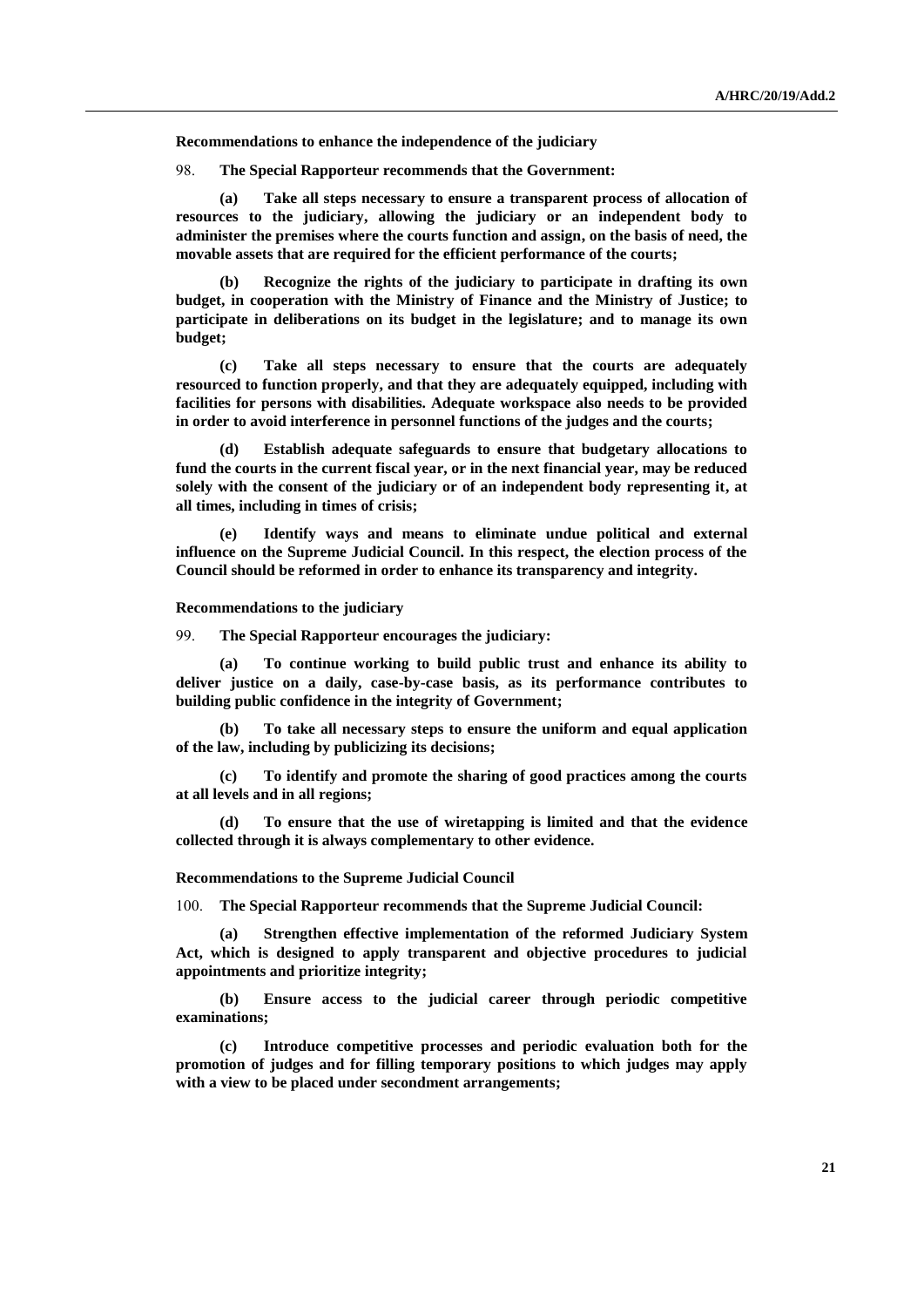**(d) Adopt measures to eliminate secondment as a substitute for the promotion of magistrates;**

**(e) Reconsider or, in any case, carefully examine the system of external appointments, which is used to fill 20 per cent of judicial vacancies, with a view to avoid judicial appointments for improper motives;**

**(f) Establish a mechanism to ensure the fair and transparent application of objective criteria for the assessment of judges.**

#### **Other recommendations**

**Recommendations on access to justice**

101. **The Special Rapporteur recommends that the Government:**

**(a) Ensure the availability of interpretation services in courts, notably for minority groups;**

**(b) Take all necessary steps to remove all obstacles (be they legal, social, cultural, economic or other) that prevent or hinder the possibility of access to justice;**

**(c) Consider promoting the establishment of mobile courts at all levels and in all regions of Bulgaria, with a view to address a number of challenges in access to justice;**

**(d) Consider launching awareness-raising campaigns on access to justice, targeting groups in situations of vulnerability, with the aim of disseminating information on human rights and all mechanisms available in the Bulgarian legal system to seek redress.**

**Recommendations on the provision of legal aid**

102. **The Special Rapporteur recommends that the Government:**

**(a) Ensure appropriate contact between lawyers and defendants in cases requiring State-sponsored legal aid;**

**(b) Consider establishing safeguards to ensure that lawyers withdraw cases only when there is a reason that can be substantiated under applicable law.**

**Recommendations on the automated system for the random allocation of cases**

103. **The Special Rapporteur recommends that the Government continue efforts to investigate allegations regarding the possible room for manipulation of the automated system for the random allocation of cases, and adopt measures to strengthen the system of random allocation of cases.** 

**Recommendations on women in the administration of justice**

104. **The participation of women from various segments of society, as key actors within the justice sector in their roles as judges, prosecutors or lawyers, should be further promoted. In particular, measures should be taken to ensure that women are able to occupy high-level positions within the judiciary and in the justice system in general.**